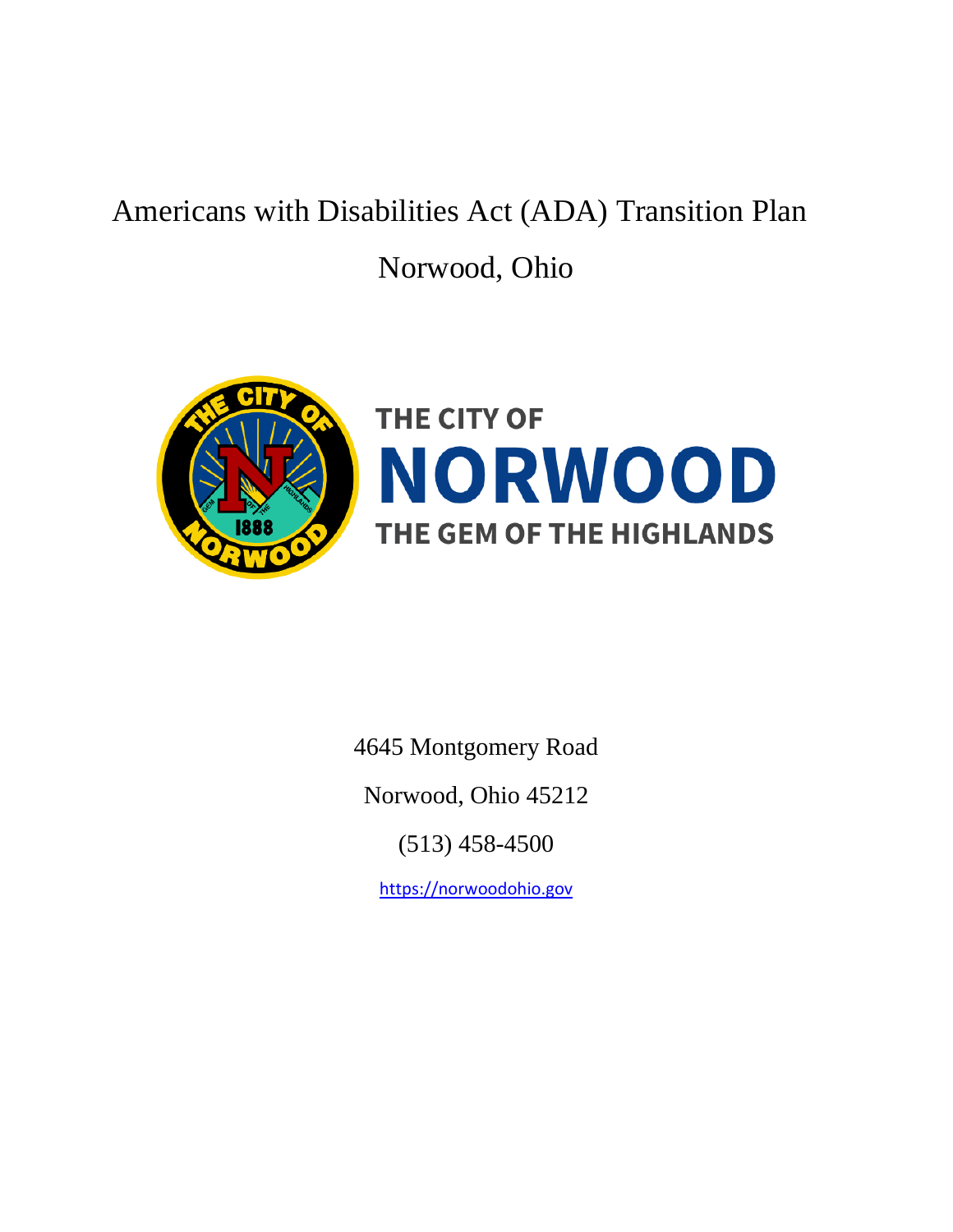Plan Adopted March 22, 2022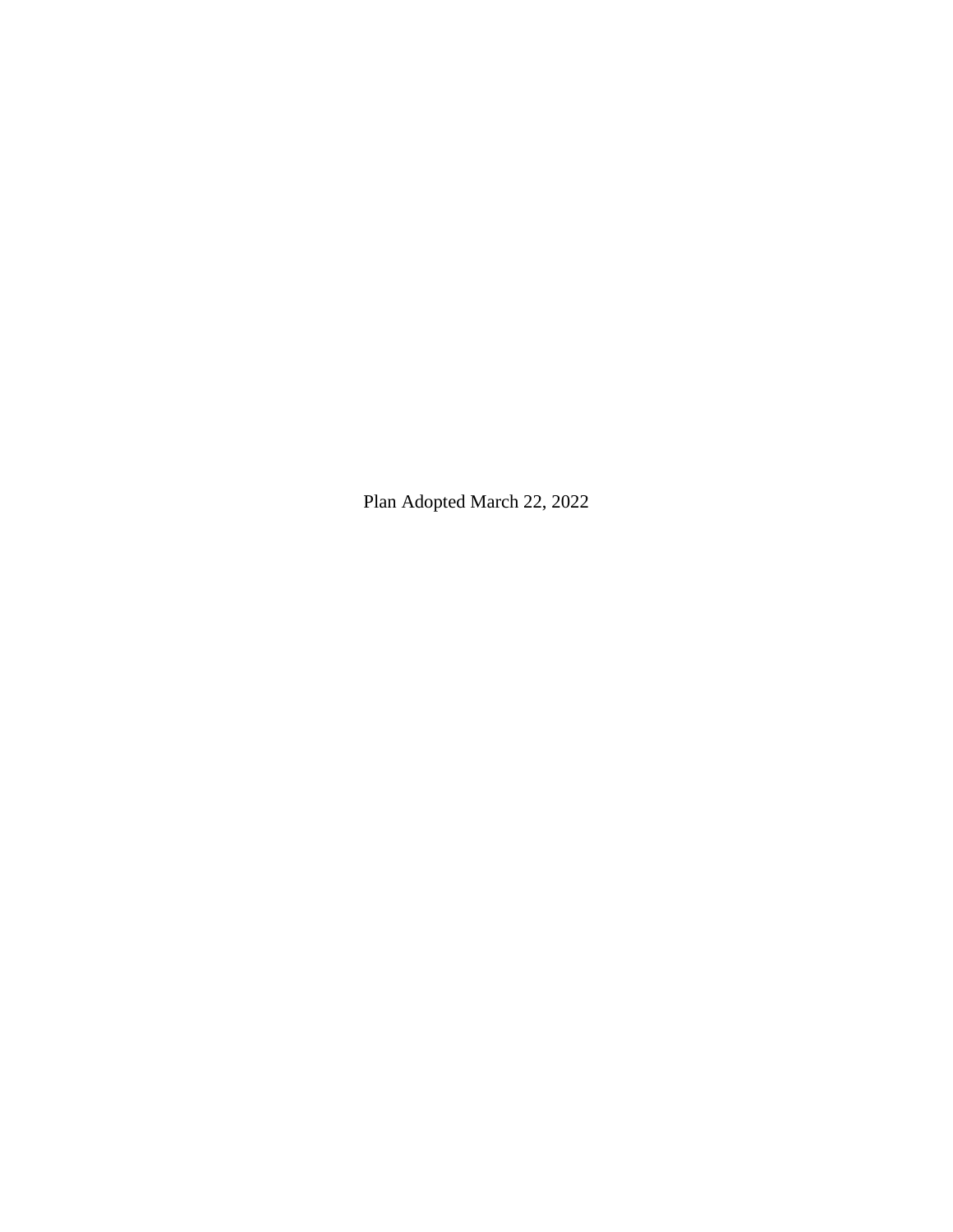# **Contents**

| Appendix D - Public Notice of ADA Requirements and Grievance Procedures19 |  |
|---------------------------------------------------------------------------|--|
|                                                                           |  |
|                                                                           |  |
|                                                                           |  |
|                                                                           |  |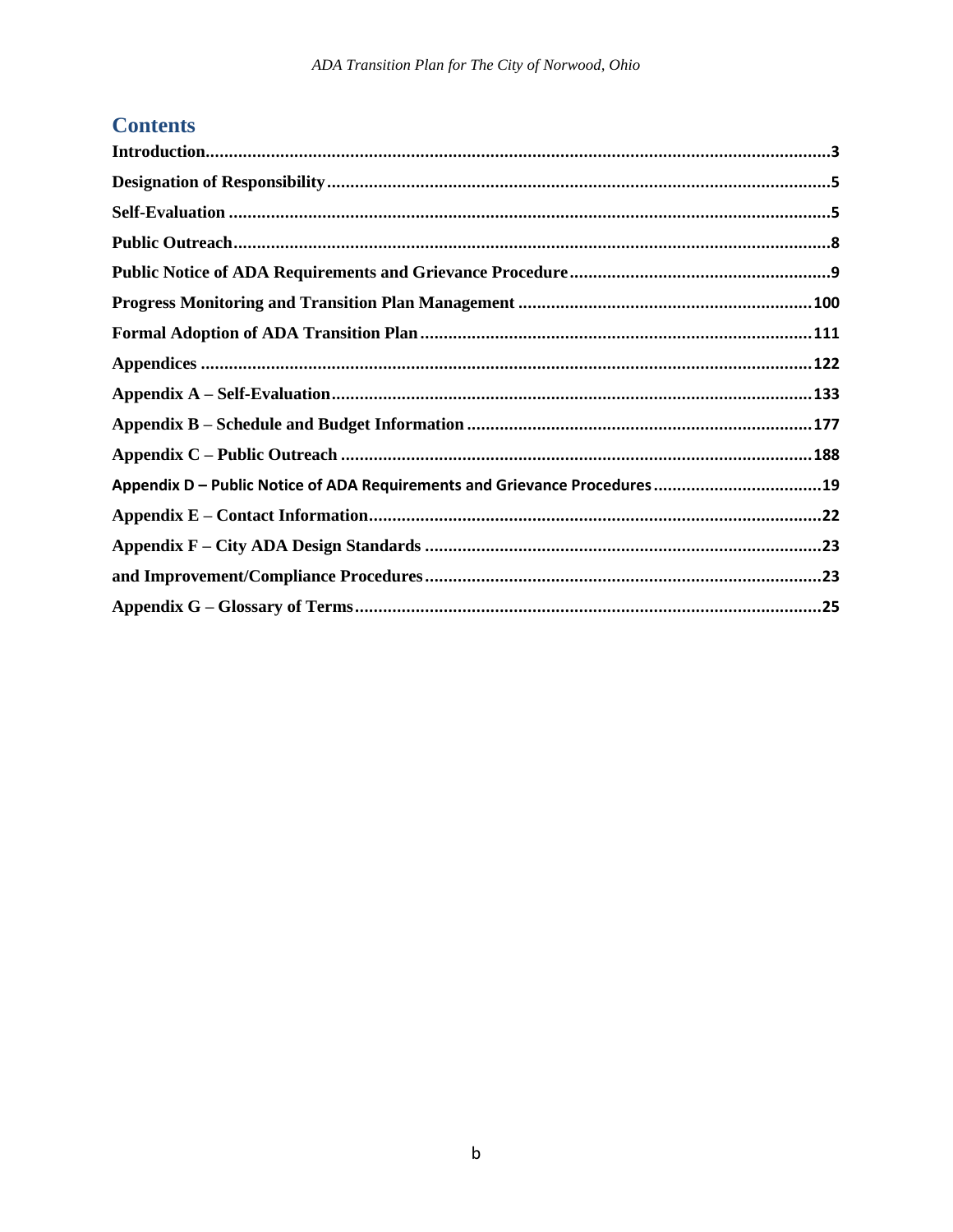# <span id="page-3-0"></span>**Introduction**

## **Transition Plan Need and Purpose**

The Americans with Disabilities Act (ADA) is a civil rights law prohibiting discrimination against individuals on the basis of disability. It was enacted on July 26, 1990, and was amended in 2008 with the ADA Amendments Act. The ADA consists of five titles outlining protections in the following areas:

- I. Employment
- II. State and local government services
- III. Public accommodations
- IV. Telecommunications
- V. Miscellaneous Provisions

Title II of the ADA pertains to the programs, activities, and services provided by public entities. The City of Norwood (the City) must comply with this section of the ADA, as it specifically applies to public service agencies. Title II of the ADA states that "no qualified individual with a disability shall, by reason of such disability, be excluded from participation in or be denied the benefits of the services, programs, or activities of a public entity, or be subjected to discrimination by any such entity." (42 USC Sec. 12132; 28 CFR Sec. 35.130)

As required by Title II of the ADA (28 CFR Part 35 Sec. 35.105 and Sec. 35.150), the City of Norwood is conducting a self-evaluation of its services, programs, activities, and facilities on public property and within public rights-of-way and is developing this Transition Plan (the Plan) detailing the methods to be used to ensure compliance with ADA accessibility requirements.

## **The ADA and its Relationship to Other Laws**

Title II of the ADA is companion legislation to two previous federal statutes and regulations: the Architectural Barriers Act (ABA) of 1968 and Section 504 of the Rehabilitation Act of 1973.

The Architectural Barriers Act of 1968 is a Federal law that requires facilities designed, built, altered, or leased with Federal funds to be accessible. The Architectural Barriers Act marks one of the first efforts to ensure access to the built environment.

Section 504 of the Rehabilitation Act of 1973 is a Federal law that protects qualified individuals from discrimination based on their disability. The nondiscrimination requirements of the law apply to employers and organizations that receive financial assistance from any Federal department or agency. Title II of the ADA extended this coverage to all state and local government entities, regardless of whether they receive federal funding or not.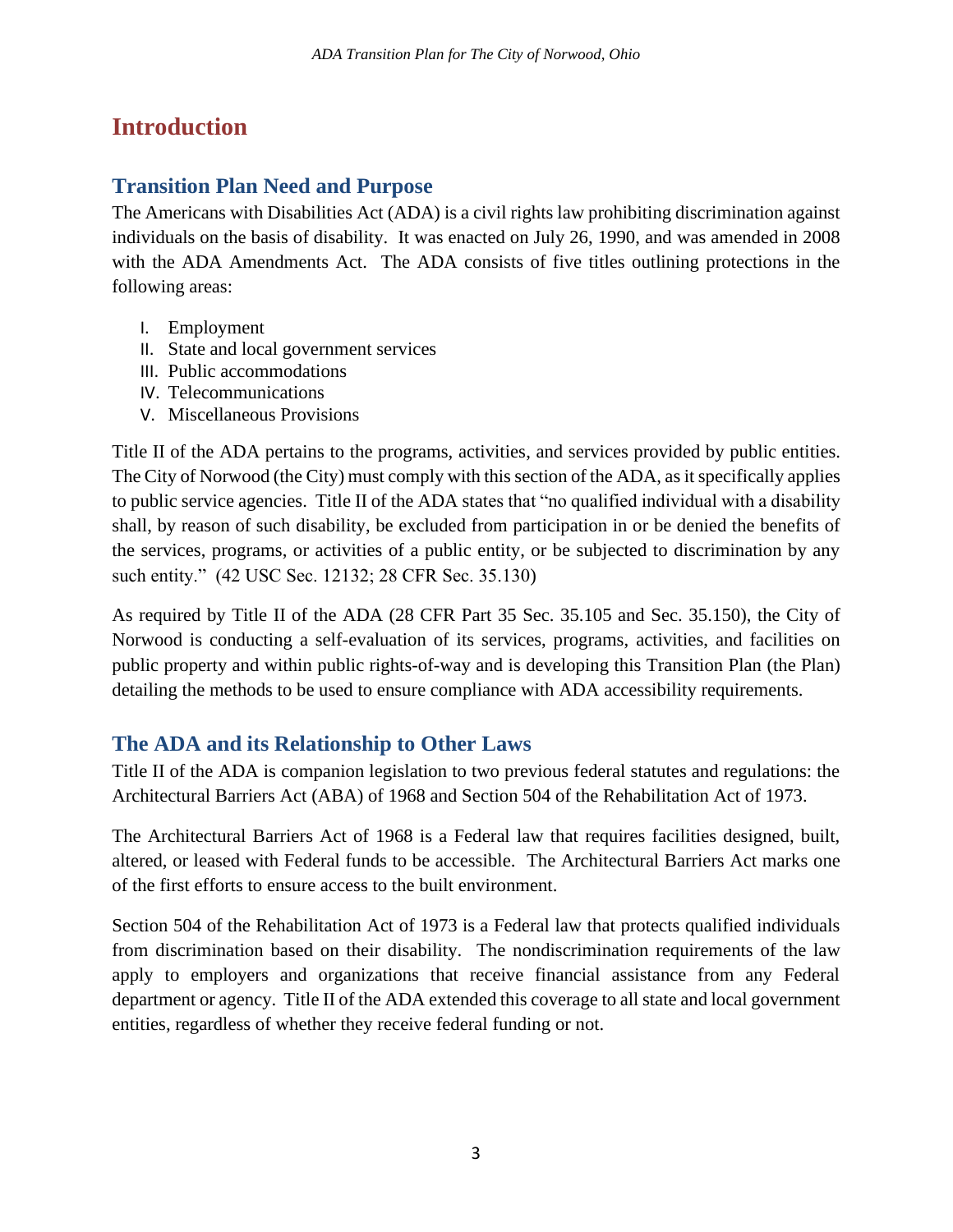## **Requirements of the City**

Under Title II, the City of Norwood must meet these general requirements:

- Must operate their programs so that, when viewed in their entirety, the programs are accessible to and useable by individuals with disabilities [28 CFR Sec. 35.150].
- May not refuse to allow a person with a disability to participate in a service, program or activity simply because the person has a disability [28 CFR Sec. 35.130 (a)].
- Must make reasonable modifications in policies, practices and procedures that deny equal access to individuals with disabilities unless a fundamental alteration in the program would result [28 CFR Sec. 35.130(b)(7)].
- May not provide services or benefits to individuals with disabilities through programs that are separate or different unless the separate or different measures are necessary to ensure that benefits and services are equally effective [28 CFR Sec. 35.130(b)(iv) & (d)].
- Must take appropriate steps to ensure that communications with applicants, participants and members of the public with disabilities are as effective as communications with others [29 CFR Sec. 35.160(a)].
- Must designate at least one responsible employee to coordinate ADA compliance [28 CFR] Sec. 35.107(a)]. This person is typically referred to as the ADA Coordinator. The public entity must provide the ADA Coordinator's name, office address, and telephone number to all interested individuals [28 CFR Sec. 35.107(a)].
- Must provide notice of ADA requirements. All public entities, regardless of size, must provide information about the rights and protections of Title II to applicants, participants, beneficiaries, employees, and other interested persons [28 CFR Sec. 35.106]. The notice must include the identification of the employee serving as the ADA Coordinator and must provide this information on an ongoing basis [28 CFR Sec. 104.8(a)].
- Must establish a grievance procedure. Public entities must adopt and publish grievance procedures providing for prompt and equitable resolution of complaints [28 CFR Sec. 35.107(b)]. This requirement provides for a timely resolution of all problems or conflicts related to ADA compliance before they escalate to litigation and/or the federal complaint process.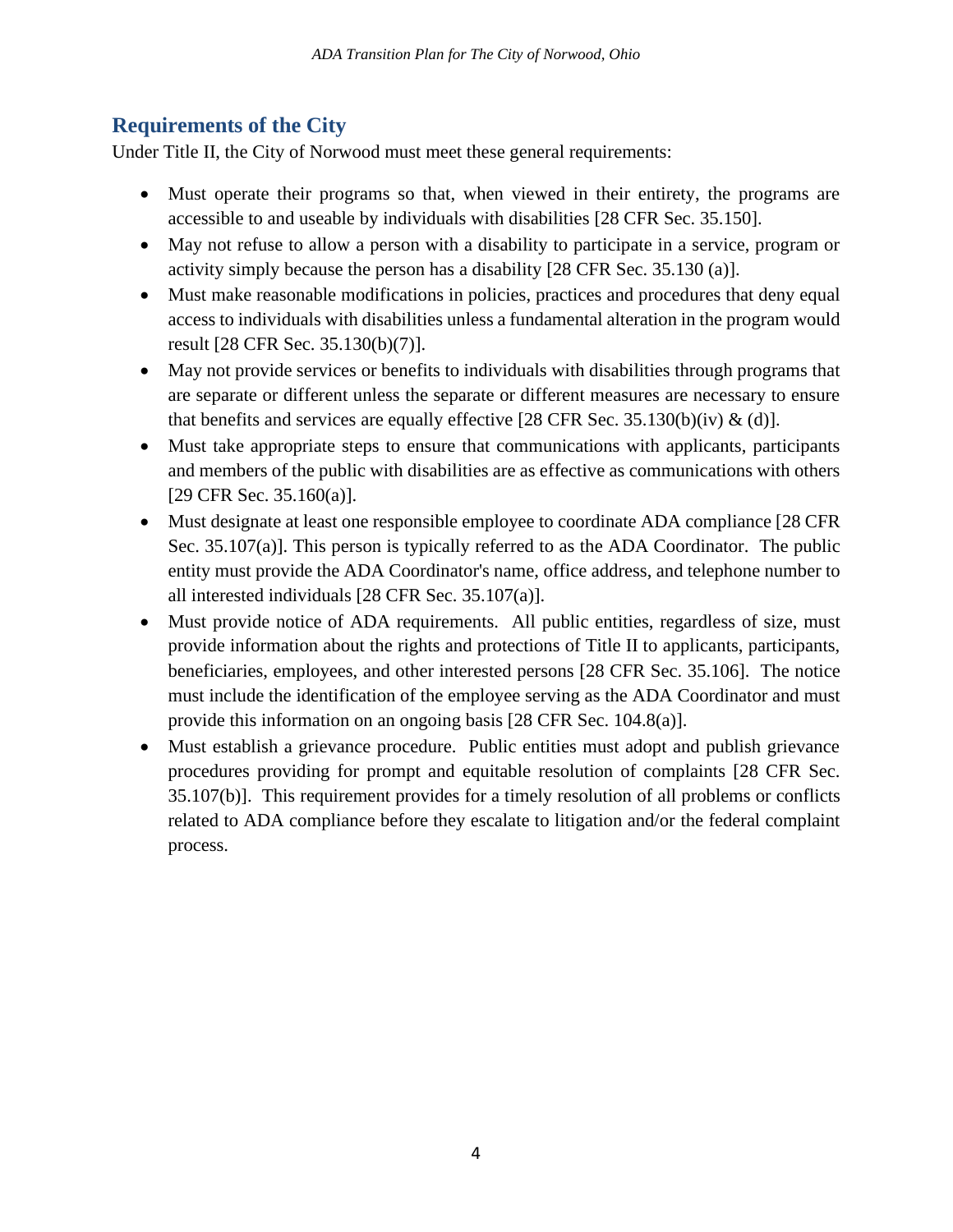# <span id="page-5-0"></span>**Designation of Responsibility**

In accordance with 28 CFR 35.107(a), the City of Norwood has designated City Human Resources Director Keith Hamrick, to serve as ADA Coordinator to oversee the City's policies and procedures:

> **City of Norwood Attn: Keith Hamrick, Human Resources Director 4645 Montgomery Road Norwood, Ohio 45212 khamrick@norwoodohio.gov P: 513-458-4500 F: 513-458-4502**

# <span id="page-5-1"></span>**Self-Evaluation**

## **Process & Findings**

On a regular basis, the City of Norwood self-evaluates its services, programs, activities, and facilities on public property and within public rights-of-way with regard to accessibility. Detailed inventories and findings from this review will be provided in Appendix A, under the headings of Communications (A1), Building Facilities (A2), and Pedestrian Facilities (A3).

An important component of the self-evaluation process is the identification of obstacles or barriers to accessibility and the corresponding modifications that will be needed to remedy these items. The following sections provide a summary of improvements that have already been made, and obstacles that the City plans to address as part of this Transition Plan.

## **Communications, Information, and Facility Signage**

#### **Improvement Schedule**

The City of Norwood strives to address obstacles to accessibility as they are encountered.

## **Building Facilities and Related Parking Lots/Facilities**

The City is responsible for the following publicly accessible buildings:

| $\bullet$ City Hall             | 4645 Montgomery Rd. |
|---------------------------------|---------------------|
| • Norwood Police Department     | 4701 Montgomery Rd. |
| • Norwood Community Center      | 1810 Courtland Ave. |
| • Norwood Recreation Department | 2039 Sherman Ave.   |
| • Norwood Board of Health       | 2059 Sherman Ave.   |
| • Safety Lane Building          | 2054 Mills Ave.     |
|                                 |                     |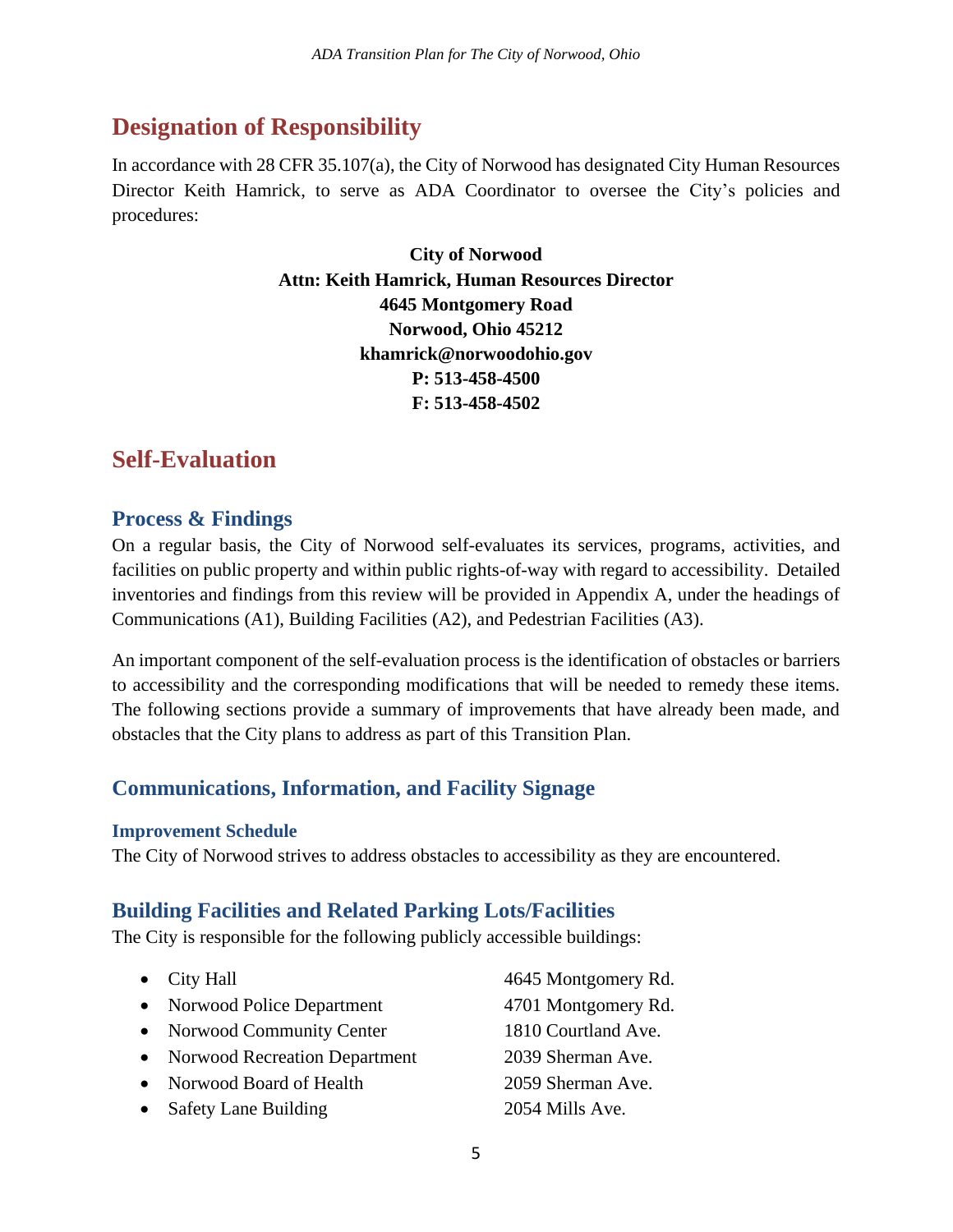|           | <b>Waterworks Pool</b>        | 2701 Harris Ave.                          |
|-----------|-------------------------------|-------------------------------------------|
|           | Waterworks Park               | 2605 Harris Ave.                          |
| $\bullet$ | <b>Victory Park</b>           | Corner of Montgomery Rd. & Mills Ave.     |
|           | <b>Hunter Park</b>            | 2037 Dale Rd.                             |
| $\bullet$ | Dorl Field                    | $4501$ Beech St.                          |
|           | Marsh Park                    | Corner of Marsh Ave. & Beech St.          |
|           | <b>Burwood Park</b>           | 2323 Morton Ave.                          |
|           | <b>Upper Millcrest Park</b>   | 1700 Mills Ave.                           |
| $\bullet$ | Lower Millcrest Park          | 1698 Hopkins Ave.                         |
| $\bullet$ | Northwoods Park               | Corner of Northwoods Ln. & Moundcrest Dr. |
|           | Lindner Park                  | 2726 Cypress Way                          |
| ٠         | <b>Fenwick Park</b>           | 2200 Fenwick Ave.                         |
| $\bullet$ | <b>Watertower Park</b>        | 2529 Moundview Dr.                        |
|           | <b>Police Training Center</b> | 2600 Park Ave.                            |
|           |                               |                                           |

## **Improvement Schedule**

The City is in the process of evaluating all of these facilities. The City will address any deficiencies as they are encountered.

## **Pedestrian Facilities / Public Rights-of-Way**

As part of the self-evaluation process, the City of Norwood is conducting an inventory and evaluation of pedestrian facilities within its public rights-of-way, which consist of the following:

- Approximately \_\_\_\_\_\_\_\_\_\_\_\_ SF of public sidewalk in the Public R/W
- \_\_\_\_\_\_\_\_\_\_\_\_ curb ramps
- \_\_\_\_\_\_ crosswalks with pedestrian signals
- \_\_\_\_\_\_\_ miles of bicycle/pedestrian trails
	- o \_\_\_\_\_ miles paved
	- o \_\_\_\_\_ miles unpaved
- **\_\_\_\_\_** traffic control signals

#### **Previous Practices**

Since the adoption of the ADA, the City of Norwood has striven to provide accessible pedestrian features as part of the City's capital improvement projects. As additional information was made available regarding the methods of providing accessible pedestrian features, the City updated its procedures to accommodate these methods.

In recent years, the City has implemented the following accessibility improvements to its pedestrian facilities: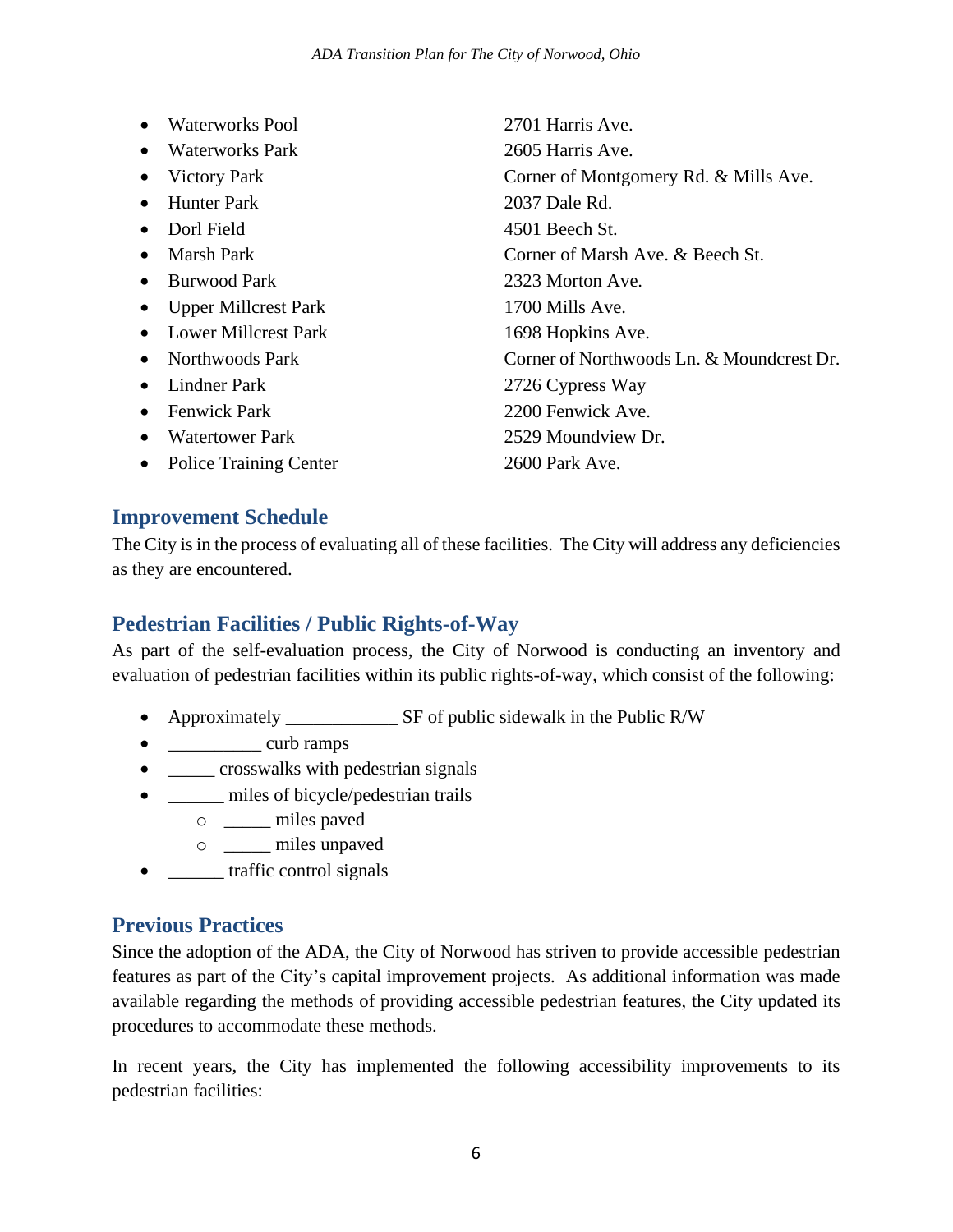- *With all resurfacing programs, the City marks all deficient concrete walkways and driveway aprons for replacement and then oversees the replacement work.*
- *The City ensures that all roadway reconstruction projects address ADA accessibility in terms of curb ramps and sidewalk grades to the maximum extent possible.*
- *All city building remodel and new construction have been designed and constructed to meet the latest ADA accessibility standards at the time of design.*

## **Methodology**

The City of Norwood will utilize two methods for upgrading pedestrian facilities to current ADA standards. The first and most comprehensive method is through scheduled street and utility improvement projects. All pedestrian facilities impacted by these projects will be upgraded to current ADA accessibility standards. A current listing of these scheduled projects is included in the City of Norwood Capital Improvement Program (CIP).

The second method is through specific sidewalk and ADA accessibility improvement projects that are identified individually. These projects will be incorporated into the Capital Improvement Program (CIP) on a case-by-case basis as determined by City staff. The City CIP – which includes a detailed schedule and budget for specific improvements – can be found at the City's website at www.norwoodohio.gov.

#### Policy

The City's goal is to continue to provide accessible pedestrian design features as part of its capital improvement projects. The City has adopted ADA design standards and procedures as listed in Appendix F. These standards and procedures will be kept up-to-date with nationwide and local best-management practices.

The City will consider and respond to all accessibility improvement requests. All accessibility improvements that are deemed reasonable will be scheduled consistent with transportation priorities. The City will coordinate with external agencies to ensure that all new or altered pedestrian facilities within the City jurisdiction are ADA compliant to the maximum extent feasible.

Requests for accessibility improvements can be submitted to the ADA Coordinator. Contact information is provided in Appendix E.

## **External Agency Coordination**

Many other agencies are responsible for pedestrian facilities within the City jurisdiction. The City will coordinate with those agencies to assist with identifying and facilitating elimination of accessibility barriers along their routes.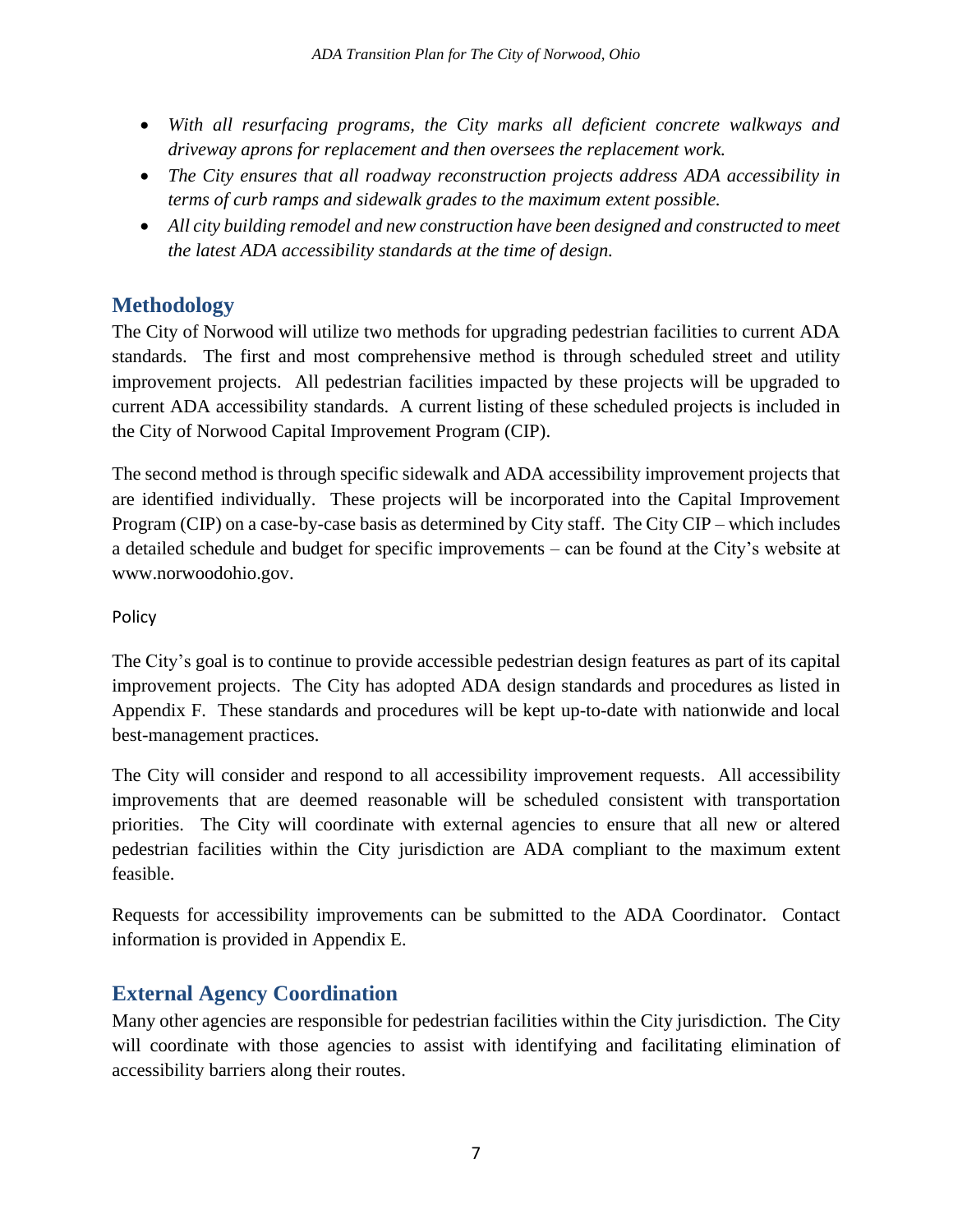# <span id="page-8-0"></span>**Public Outreach**

The City of Norwood recognizes that public participation is an important component in the development of this Transition Plan. Input from the community will be gathered and used to help define priority areas for improvements within the City jurisdiction.

This document will be made available for public comment. Appendix C will provide a summary of comments received and detailed information regarding public outreach activities.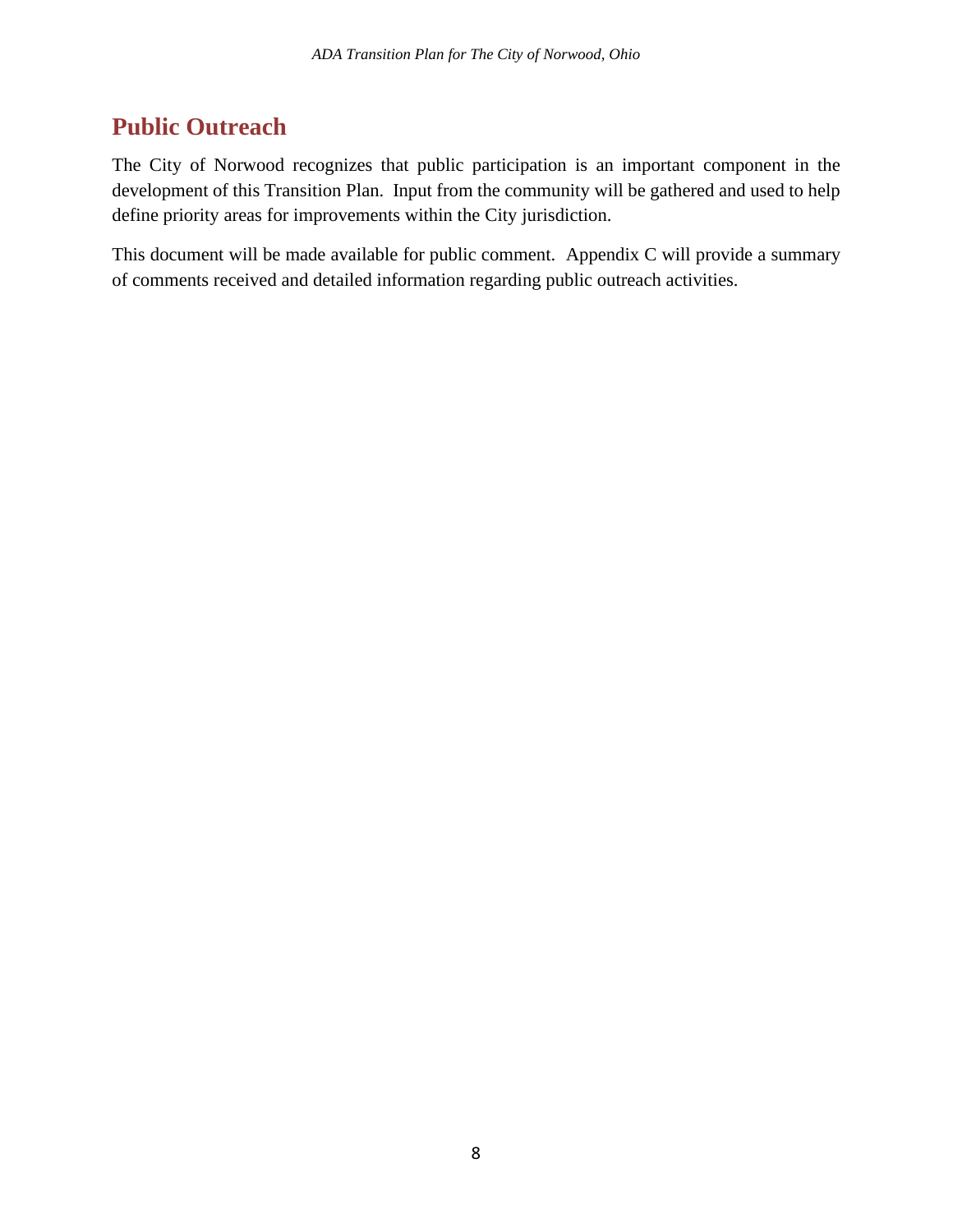# <span id="page-9-0"></span>**Public Notice of ADA Requirements and Grievance Procedure**

Under the Americans with Disabilities Act, each agency is required to publish its responsibilities with regard to ADA compliance. A draft of this public notice is provided in Appendix D.

If users of the City's facilities and services believe the City has not provided a reasonable accommodation, they have the right to file a grievance. In accordance with 28 CFR Sec. 35.107(b), the City has developed a grievance procedure for the purpose of the prompt and equitable resolution of citizens' complaints or concerns. This grievance procedure is outlined in Appendix D.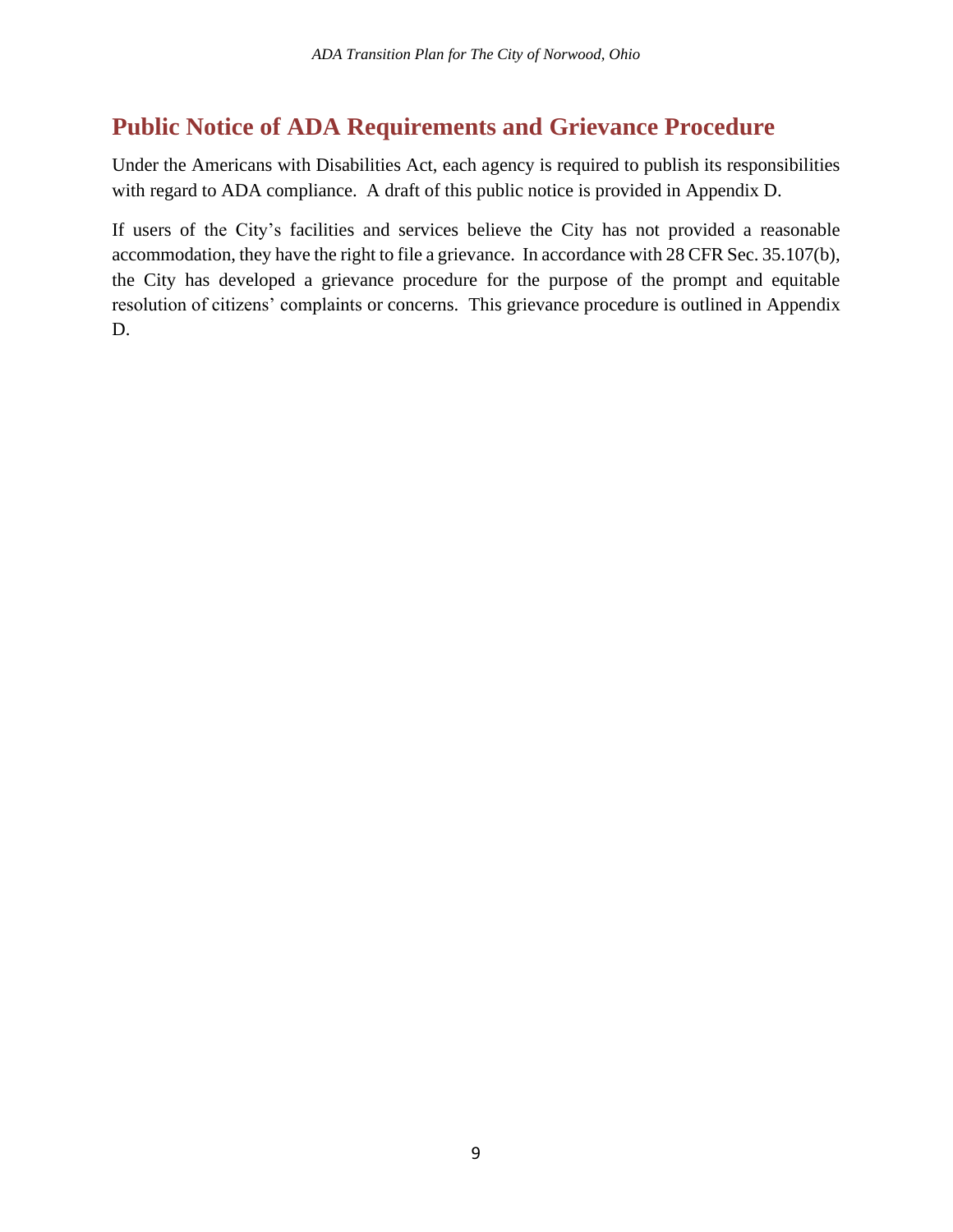# <span id="page-10-0"></span>**Progress Monitoring and Transition Plan Management**

This Transition Plan is considered to be a living document that will continue to be updated as conditions within the City evolve. The initial schedule is to formally review the complete document (main body and appendices) at least once per year, to identify any need for updates. Updates to the appendices or attachments may be made more frequently as needed. Any substantive updates to the main body of this document will include a public comment period to continue the City's public outreach efforts.

The City of Norwood recognizes that ADA compliance is an ongoing responsibility which will require monitoring to identify future accessibility issues that may be encountered. For example, facilities that currently meet ADA requirements could fall out of compliance in the future due to factors such as damage, disrepair, or changes within public rights-of-way that could create new accessibility obstacles. Therefore, the ADA Coordinator will establish an on-going monitoring and inspection program to ensure that facilities continue to comply with ADA requirements. City employees will also be encouraged to report any accessibility concerns or deficiencies that are identified.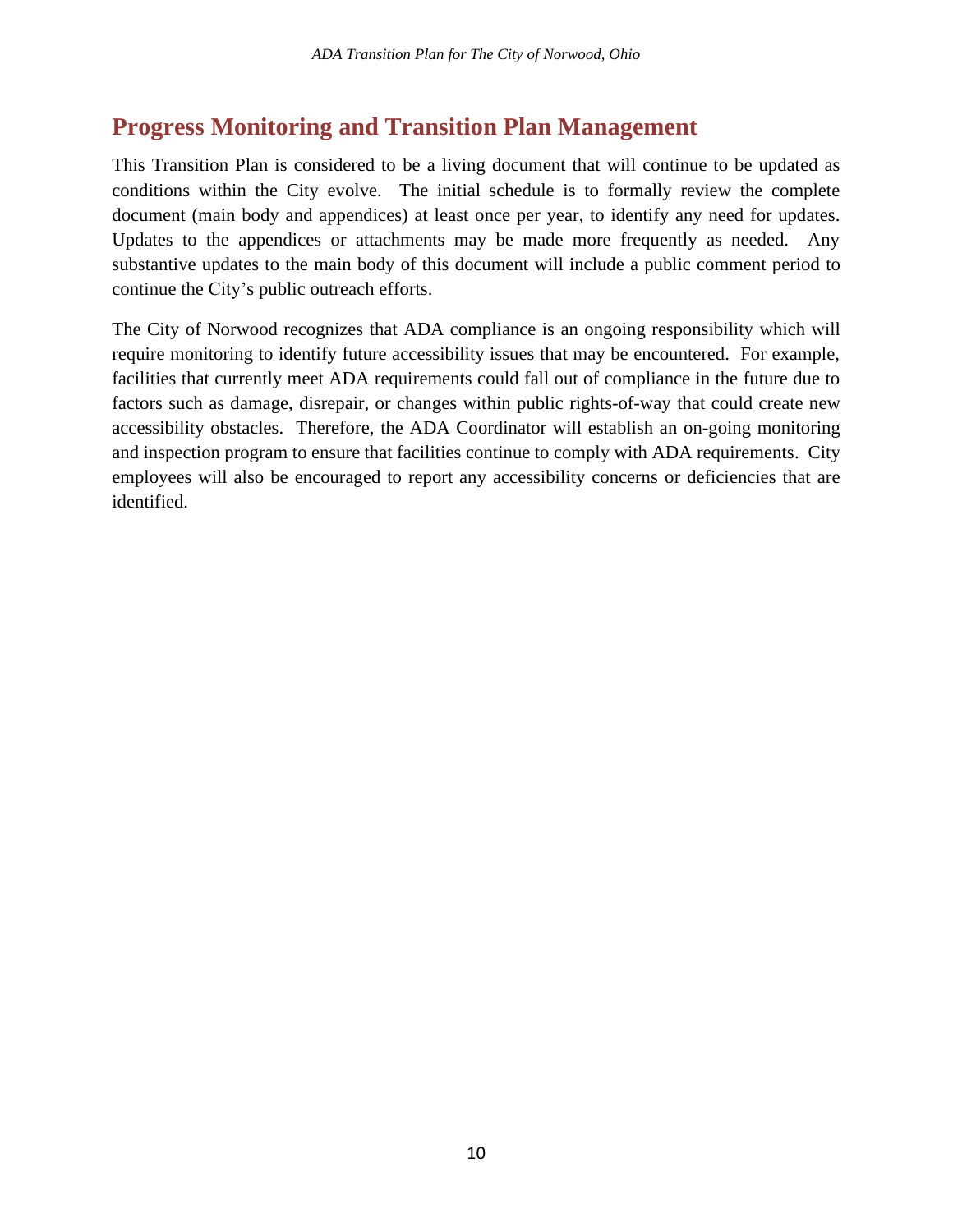# <span id="page-11-0"></span>**Formal Adoption of ADA Transition Plan**

This ADA Transition Plan and all future updates are hereby adopted by the City of Norwood, effective \_\_\_\_\_\_\_\_\_\_\_\_\_\_.

Signed:

| Keith Hamrick<br><b>ADA</b> Coordinator              | Date |
|------------------------------------------------------|------|
| <b>Noah Powers</b><br><b>Safety Service Director</b> | Date |
| Victor Schneider<br>Mayor, on behalf of City Council | Date |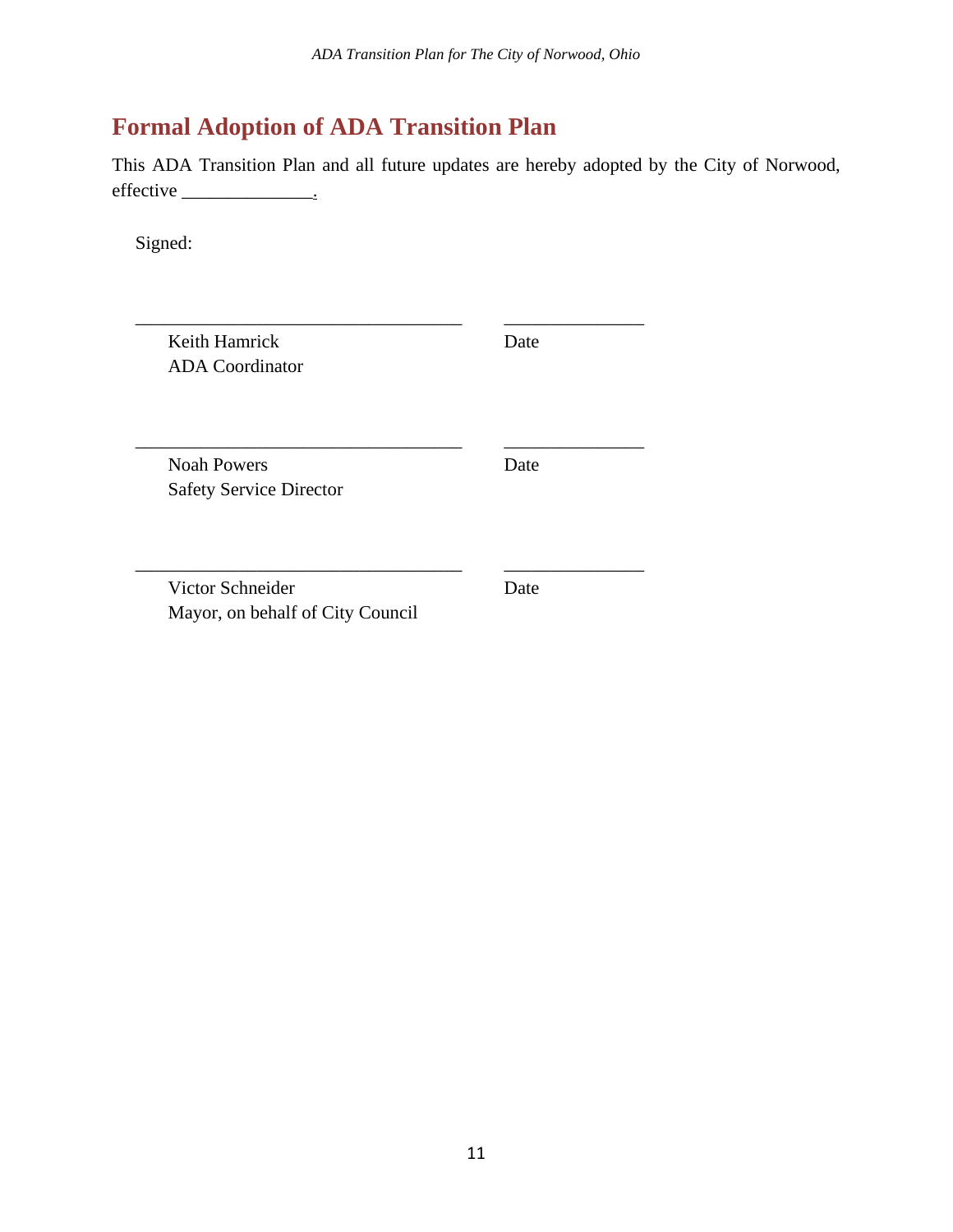# **Appendices**

## <span id="page-12-0"></span>**Self-Evaluation**

- **A1. Communications, Information & Facility Signage**
- **A2. Building Facilities & Related Parking Lots/Facilities**
- **A3. Pedestrian Facilities / Public Rights-of-Way**

**Schedule and Budget Information**

**Public Outreach**

**Public Notice of ADA Requirements and Grievance Procedure**

**Contact Information**

**City ADA Design Standards and Improvement/Compliance Procedures**

**Glossary of Terms**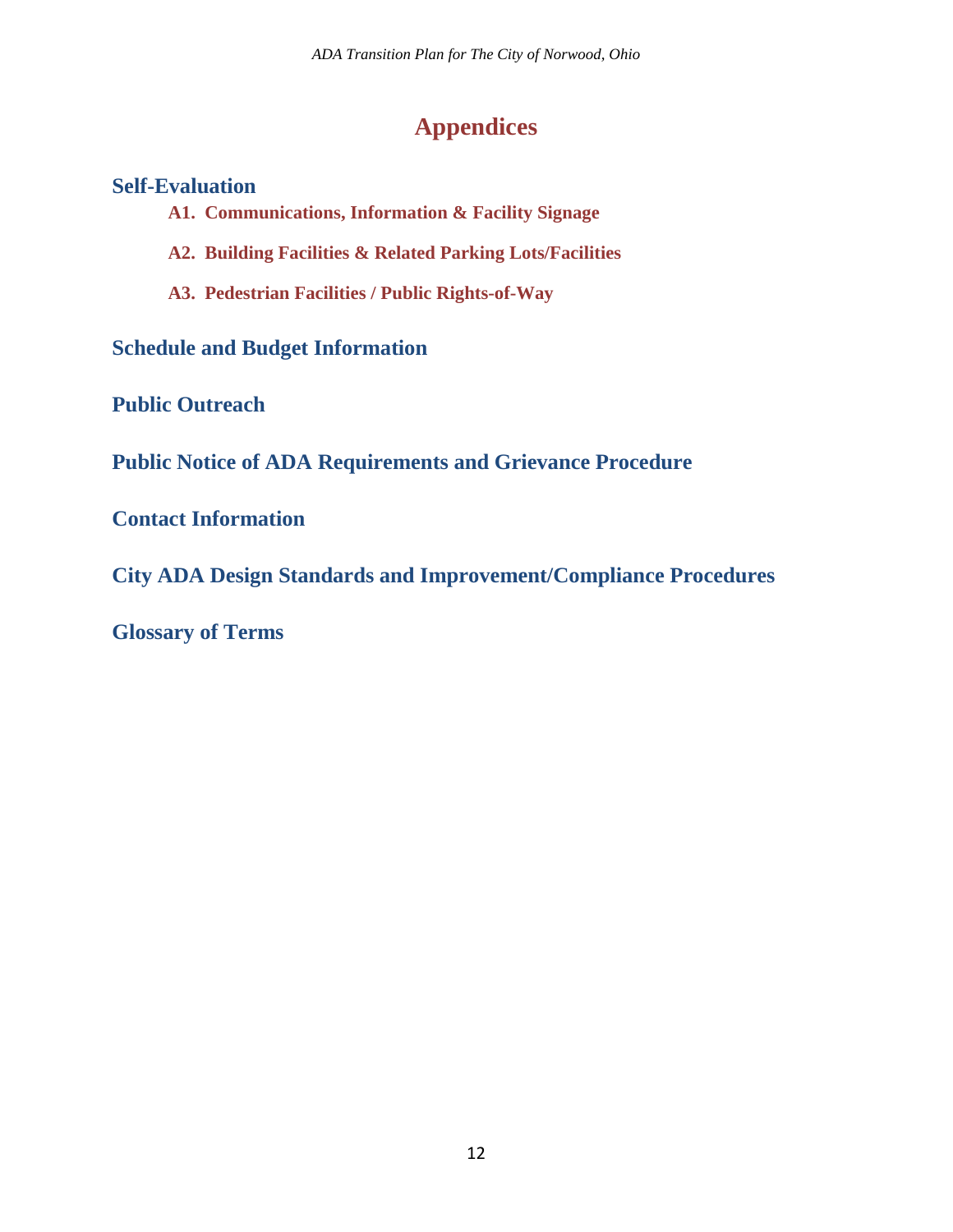# **Appendix A – Self-Evaluation**

<span id="page-13-0"></span>A public entity that employs 50 or more persons is required, for at least three years following the completion of the self-evaluation, to maintain on-file and make available for public inspection:

- A list of the interested persons consulted;
- A description of areas examined and any problems identified; and,
- A description of any modifications made.

## **Interested Persons Consulted**

Any interested persons consulted will be listed in this section.

Descriptions of areas examined, problems identified and any modifications made are listed in the following sections A1, A2 and A3.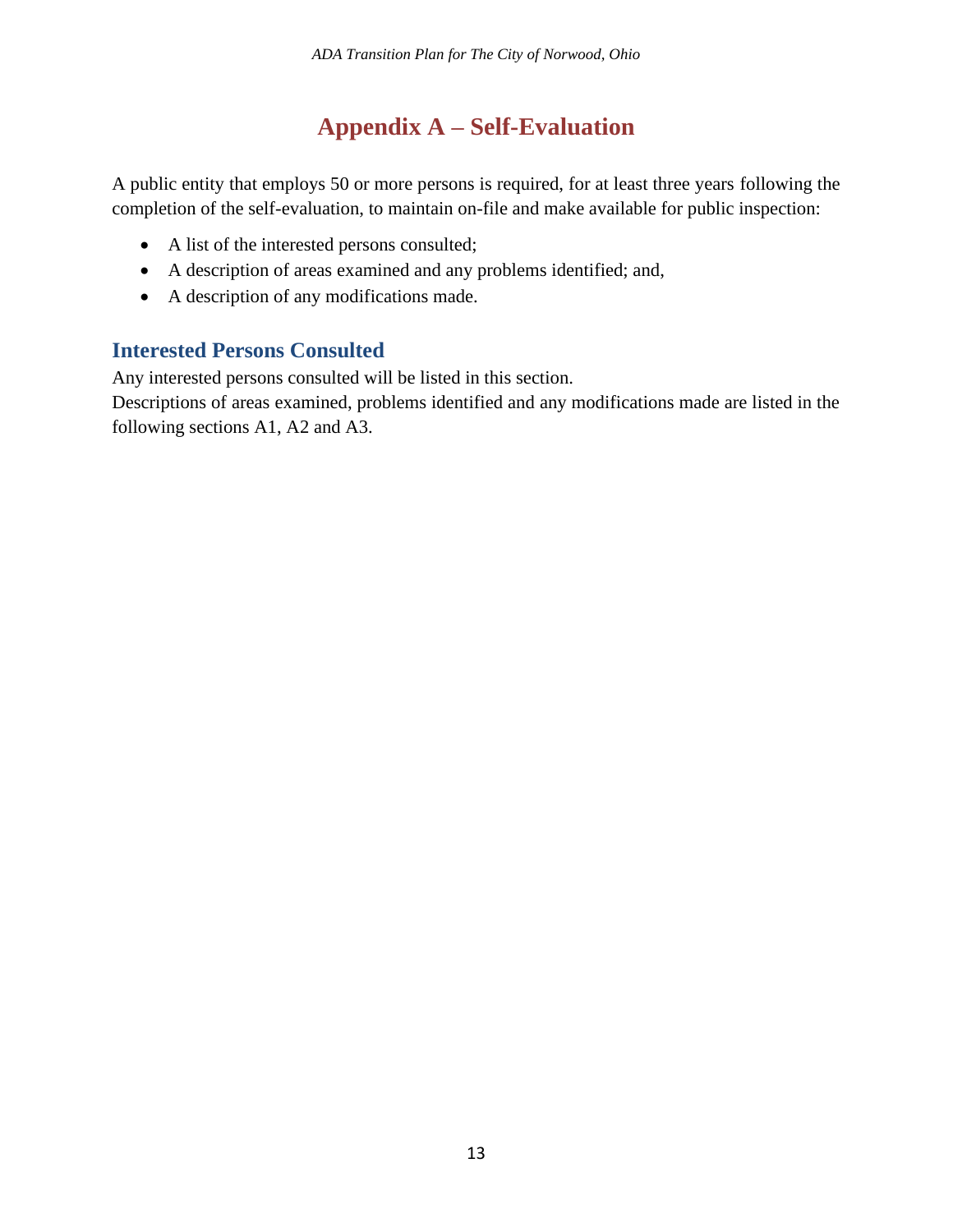## **A1. Communications, Information & Facility Signage**

The City has conducted a detailed evaluation of its communications, information and facility signage with regard to the ADA Title II requirements. The results are listed as follows.

#### **Inventory & Findings**

The City of Norwood is currently evaluating our communications, information and facility signage. The results of this evaluation will be placed in this appendix.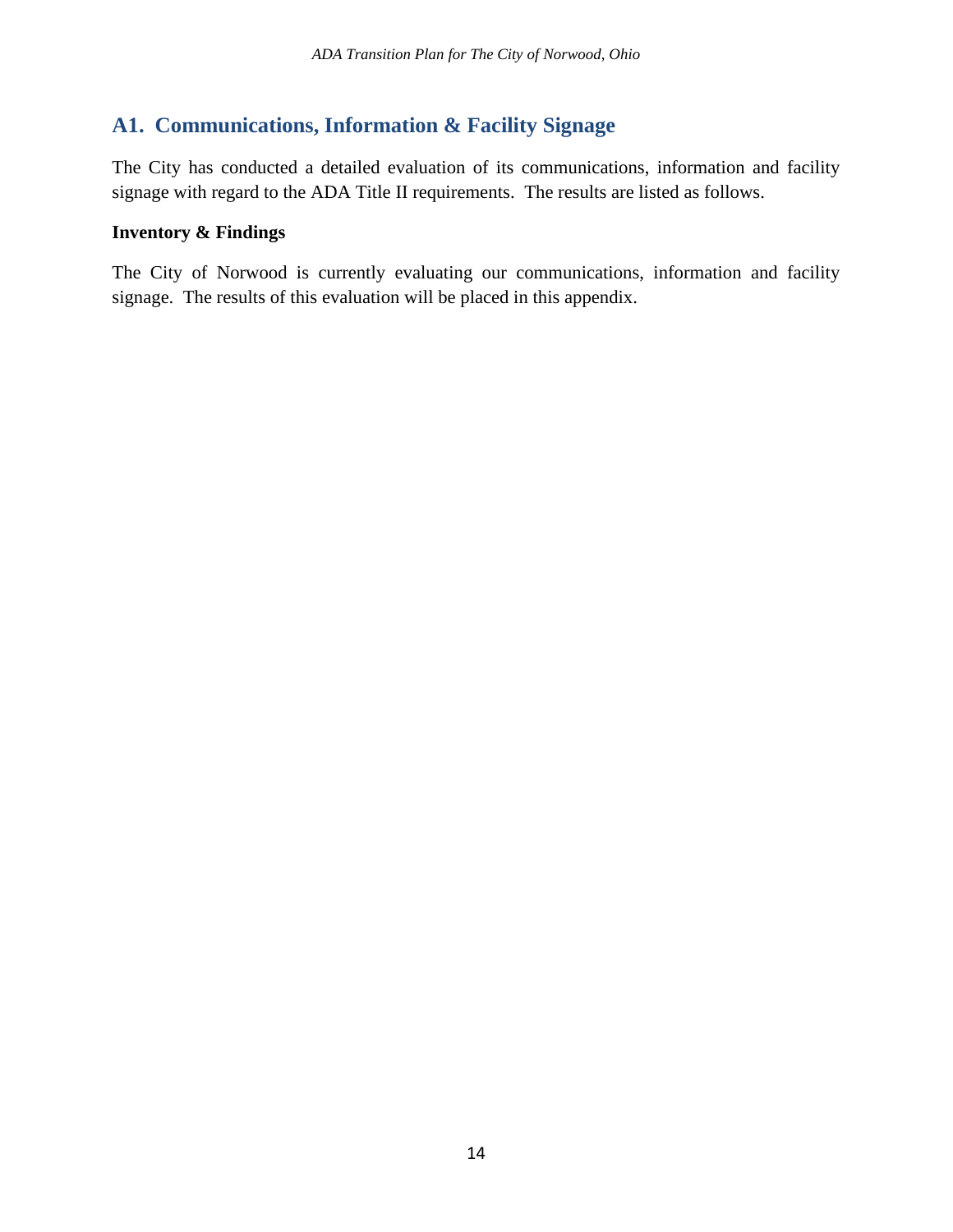## **A2. Building Facilities & Related Parking Lots/Facilities**

The City has conducted a detailed accessibility evaluation of each of its buildings based on the ADA Checklist for Existing Facilities publication. The results are listed as follows.

#### **Inventory & Findings**

The City of Norwood is currently evaluating our public facilities utilizing the ADA Checklist for Existing Facilities. The results of these evaluations will be placed in this appendix.

#### **Maintenance Activities and Additional Items**

The City has the elevator at City Hall professionally serviced annually and inspected to provide adequate service to the public. All automatically opening doors are maintained to ensure reliable operation.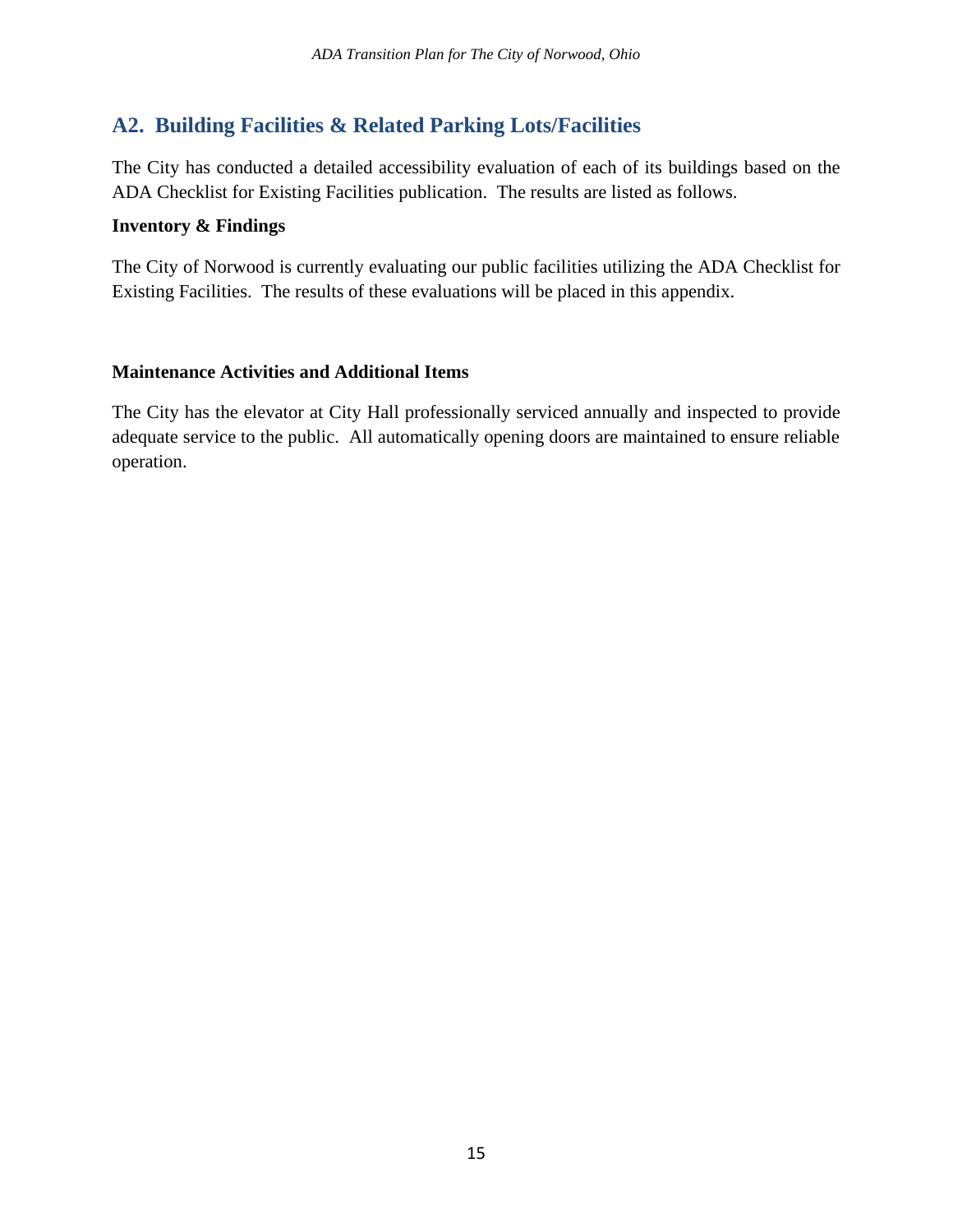## **A3. Pedestrian Facilities / Public Rights-of-Way**

The City is conducting a detailed accessibility evaluation of pedestrian facilities within the agency's public rights-of-way. The results are listed as follows.

#### **Inventory & Findings**

The City of Norwood evaluates all streets involved in each year's paving program as well as with each road improvement or reconstruction project. Pedestrian facilities related to these projects are updated to meet ADA standards to the best of our ability. We also address individual reports of issues as they are reported to us. The results of this evaluation will be placed in this appendix.

- Approximately SF of public sidewalk in the Public R/W
- \_\_\_\_\_\_\_\_\_\_\_\_ curb ramps
- **\_\_\_\_\_\_\_** crosswalks with pedestrian signals
- \_\_\_\_\_\_\_\_\_\_ miles of bicycle/pedestrian trails
	- o \_\_\_\_\_\_\_\_ miles paved
	- o \_\_\_\_\_\_\_\_ miles unpaved
- \_\_\_\_\_\_\_ traffic control signals
	- o \_\_\_\_\_\_\_have APS

As time progresses, the City will do a more thorough analysis to determine the following criteria:

- XX% of curb ramps that meet accessibility criteria
- XX% of intersections that do not have any curb ramps
- XX% of intersections have curb ramps that do not meet current ADA criteria
- XX% of bicycle/pedestrian trails that meet accessibility criteria
- XX% of traffic control signals have push buttons that are accessible, or had the pedestrian indications on recall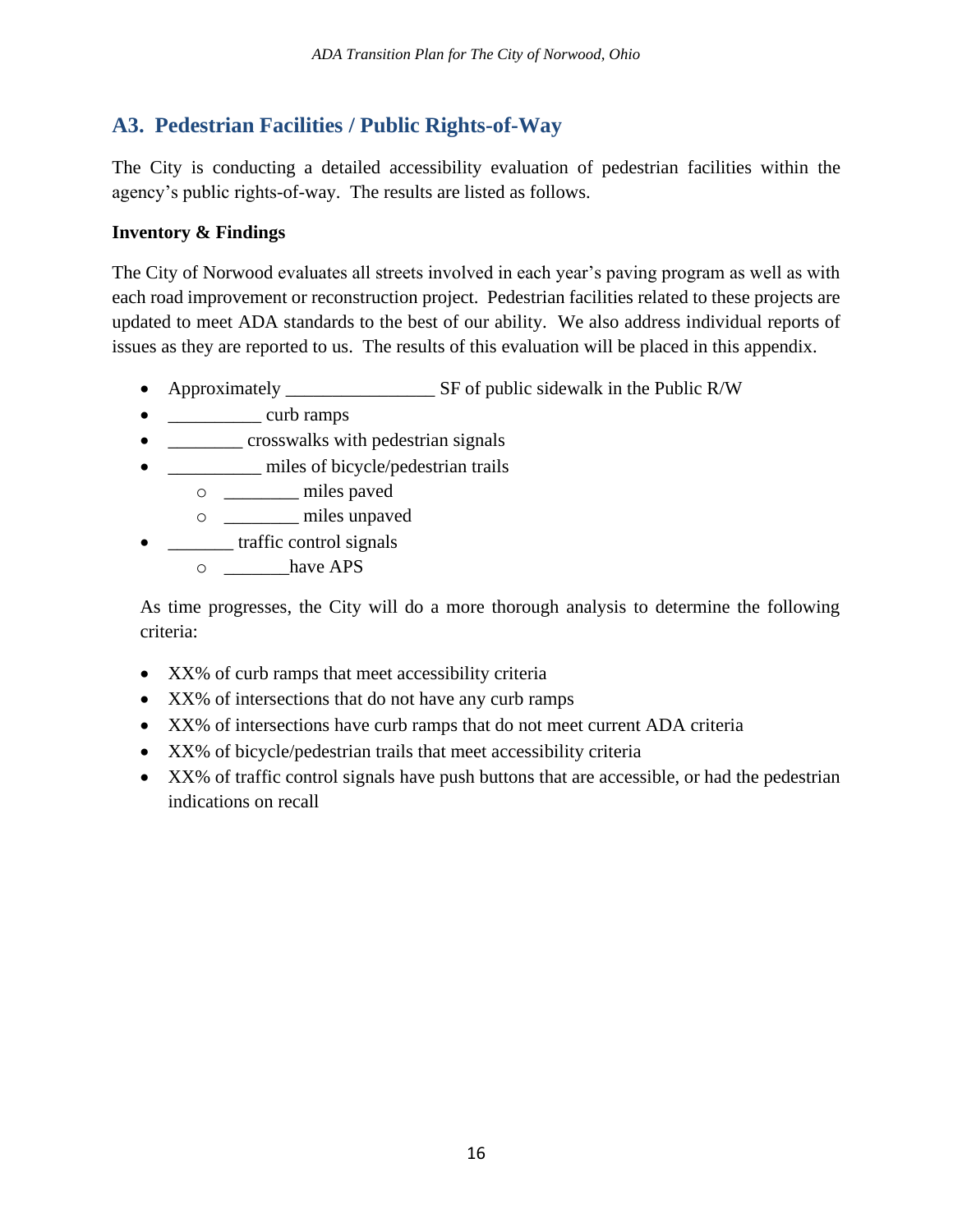# **Appendix B – Schedule and Budget Information**

#### <span id="page-17-0"></span>**Overview**

Please refer to the City of Norwood's Annual Capital Improvement Program (CIP) for projects that are scheduled to take place in the next five years. All roadway projects listed will address ADA accessibility to the maximum extent possible.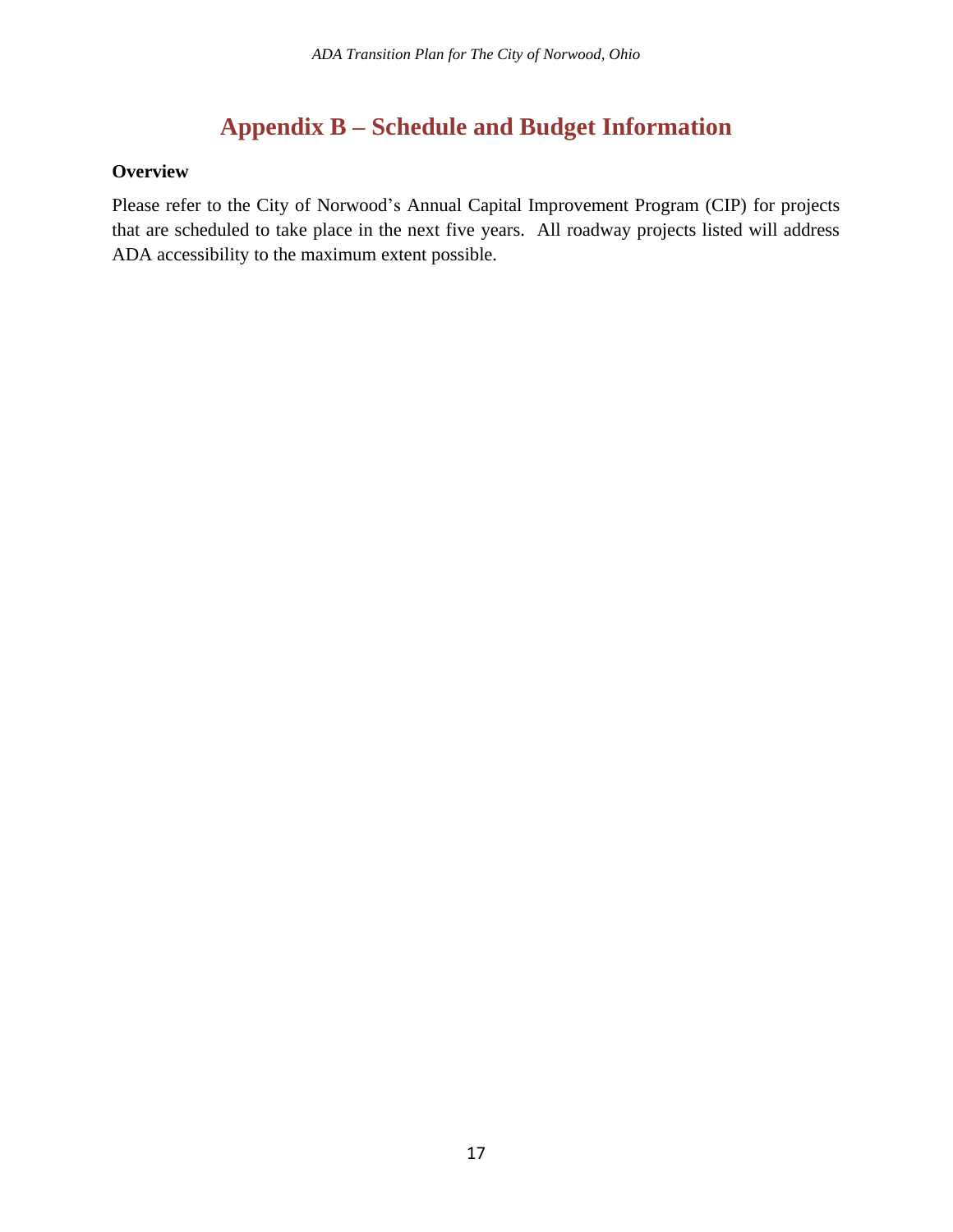# **Appendix C – Public Outreach**

<span id="page-18-0"></span>The City of Norwood seeks input from the public regarding ADA accessibility. Any interactions with the public will be listed in this Appendix.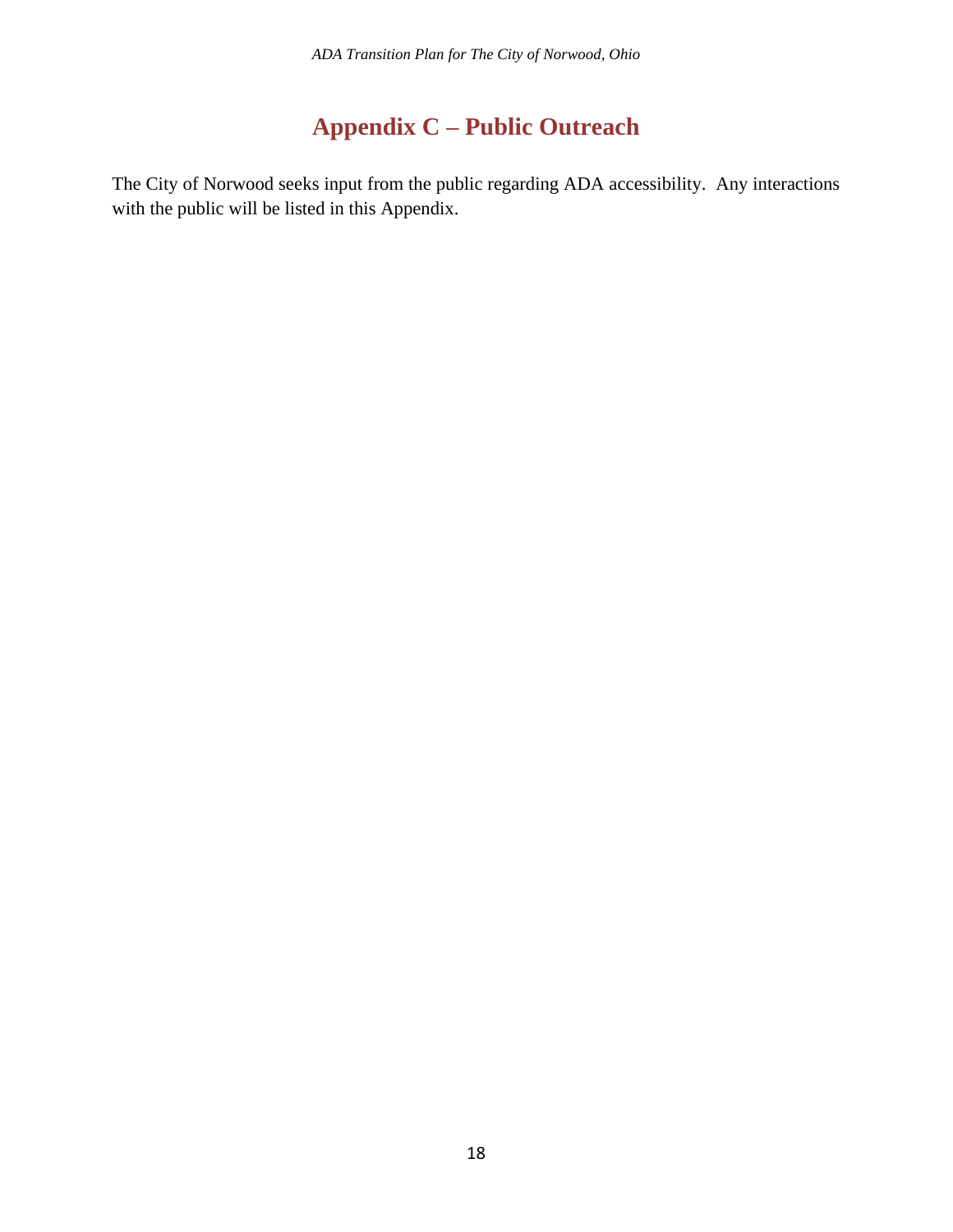# <span id="page-19-0"></span>**Appendix D – Public Notice of ADA Requirements and Grievance Procedures**

As required by the Americans with Disabilities Act, the City has posted the following notice outlining its responsibilities with regard to ADA compliance.

## **Public Notice**

In accordance with the requirements of Title II of the Americans with Disabilities Act of 1990 (ADA), the City of Norwood will not discriminate against qualified individuals on the basis of disability in City services, programs, or activities.

*Employment:* The City does not discriminate on the basis of disability in its hiring or employment practices and complies with all regulations promulgated by the U.S. Equal Employment Opportunity Commission under Title I of the ADA.

*Effective Communication:* The City will generally, upon request, provide appropriate aids and services leading to effective communication for qualified persons with disabilities so they can participate equally in the City's programs, services, and activities, including qualified sign language interpreters, documents in Braille, and other ways of making information and communications accessible to people who have speech, hearing, or vision impairments.

*Modifications to Policies and Procedures:* The City will make all reasonable modifications to policies and procedures to ensure that people with disabilities have an equal opportunity to enjoy all City programs, services, and activities. For example, individuals with service animals are welcomed in City of Norwood offices, even where pets are generally prohibited.

Anyone who requires an auxiliary aid or service for effective communication or a modification of policies or procedures to participate in a City program, service, or activity should contact the office of the ADA Coordinator as soon as possible but no later than 48 hours before the scheduled event. Complaints that a City program, service, or activity is not accessible to persons with disabilities should be directed to the office of the ADA Coordinator: Keith Hamrick, Human Resources Director, ADA Coordinator, 4645 Montgomery Road Norwood, Ohio 45212 (513) 458-4500, khamrick@norwoodohio.gov.

The ADA does not require the City to take any action that would fundamentally alter the nature of its programs or services, or impose an undue financial or administrative burden.

The City will not place a surcharge on a particular individual with a disability or any group of individuals with disabilities to cover the cost of providing auxiliary aids/services or reasonable modifications of policy, such as retrieving items from locations that are open to the public but are not accessible to persons who use wheelchairs.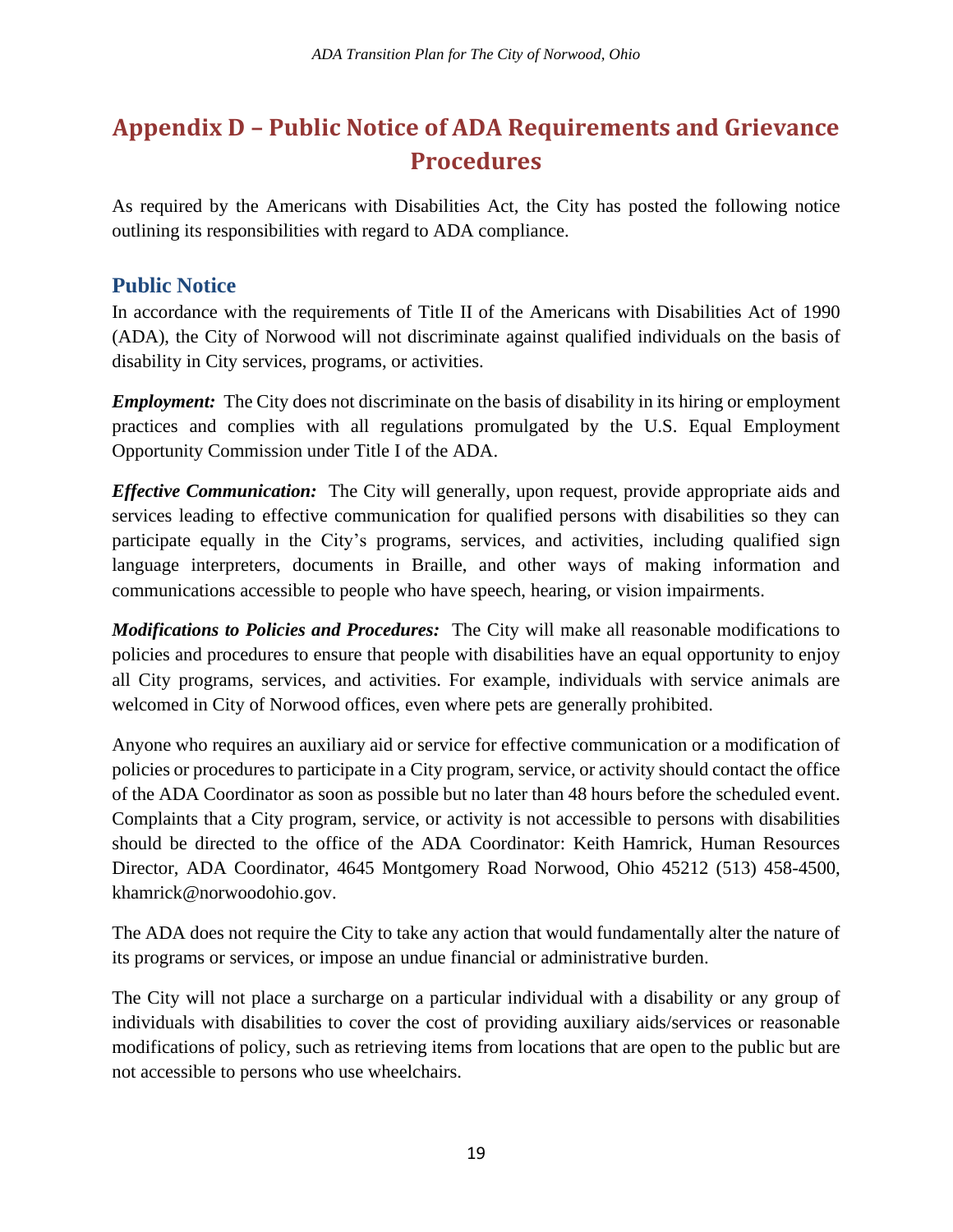#### **Grievance Procedure**

#### **City of Norwood, Ohio**

#### **Grievance Procedure under the Americans with Disabilities Act**

This Grievance Procedure is established to meet the requirements of the Americans with Disabilities Act ("ADA"). It may be used by anyone who wishes to file a complaint alleging discrimination on the basis of disability in the provision of services, activities, programs, or benefits by the City of Norwood. The City of Norwood's Policy & Procedure Manual governs employment-related complaints of disability discrimination.

The complaint should be in writing and contain information about the alleged discrimination such as name, address, phone number of complainant and location, date, and description of the problem. Alternative means of filing complaints, such as personal interviews or an audio recording of the complaint will be made available for persons with disabilities upon request.

The complaint should be submitted by the grievant and/or their designee as soon as possible but no later than 60 calendar days after the alleged violation to: **Keith Hamrick, ADA Coordinator, Human Resource Department, 4645 Montgomery Road, Norwood, OH 45212.**

Within 15 calendar days after receipt of the complaint, Keith Hamrick or his designee will arrange to meet with the complainant to discuss the complaint and the possible resolutions. An information investigation, as may be appropriate, shall follow the filing of a complaint. The ADA Coordinator or appropriate designee shall conduct the informal investigation within 30 days after the initial receipt of the grievance.

Within 15 calendar days of the meeting or the conclusion of the informal investigation, whichever occurs later, Keith Hamrick or his designee will respond in writing, and where appropriate, in a format accessible to the complainant, such as large print, Braille, or audio recording. The response will explain the position of the City of Norwood, determine the validity of the grievance, if any, and offer options for substantive resolution of the complaint.

If the response by Keith Hamrick or his designee does not satisfactorily resolve the issue, the complainant and/or their designee may appeal the decision within 15 calendar days after receipt of the response to the Safety-Service Director or his designee.

Within 15 calendar days after receipt of the appeal, the Safety/Service Director or his designee will arrange to meet with the complainant to discuss the complaint and possible resolutions.

 Within 15 calendar days after the meeting, the Safety/Service Director or his designee will respond in writing, and, where appropriate, in a format accessible to the complainant,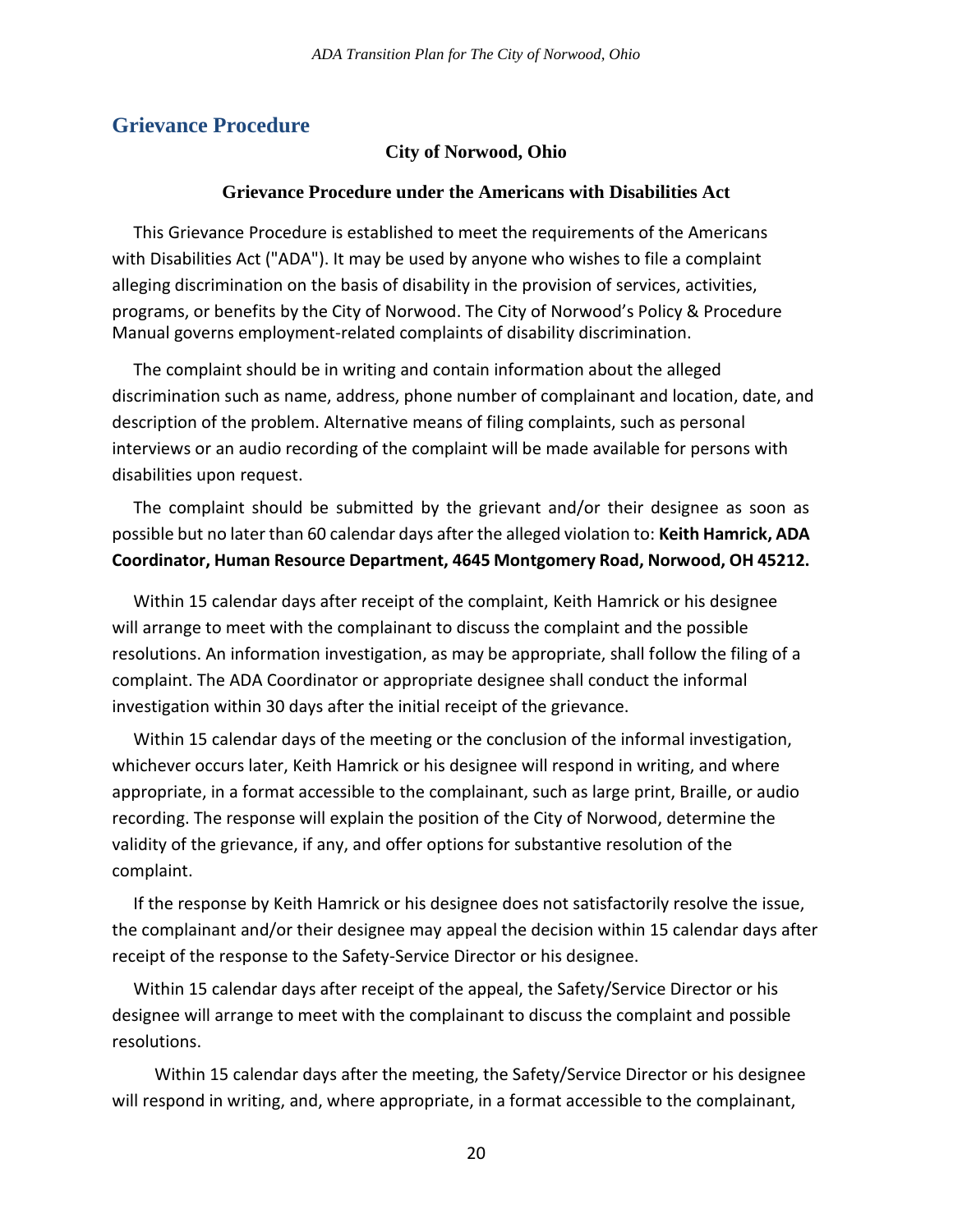with a final resolution of the complaint.

All written complaints received by Keith Hamrick or his designee, appeals to the Safety/Service Director or his designee, and responses from these two offices will be retained by City of Norwood in the Human Resources Department.

<span id="page-21-0"></span>The right of a person to a prompt and equitable resolution of the complaint filed under this Grievance Procedure shall not be impaired by the person's pursuit of other remedies, such as the filing of an ADA complaint with the responsible federal and/or state department or agency. Use of this grievance procedure is not a prerequisite to the pursuit of other remedies.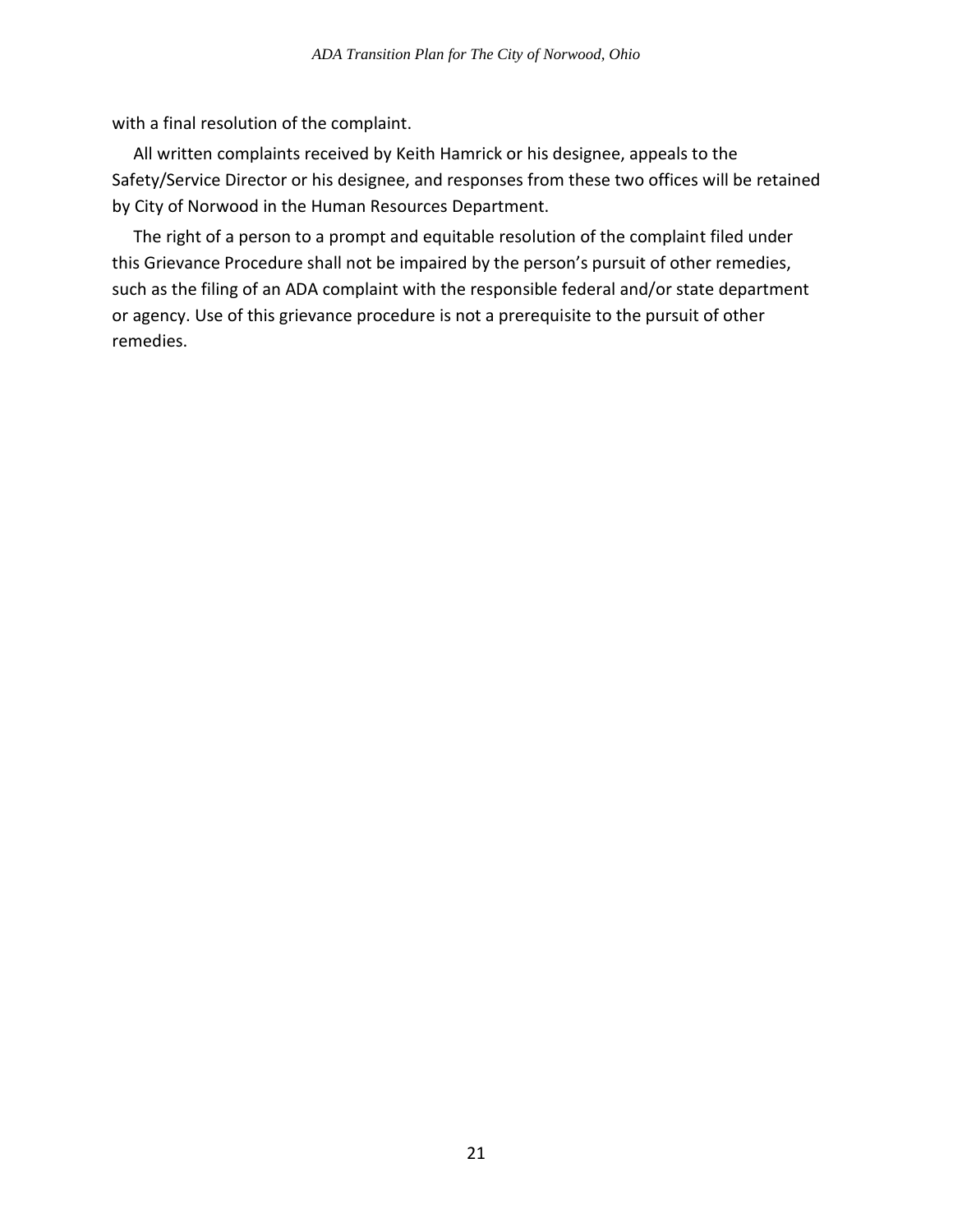# **Appendix E – Contact Information**

## **ADA Coordinator**

Name: Keith Hamrick Job Title: Human Resources Director

Office Address: 4645 Montgomery Road, Norwood, Ohio 45212

Phone: (513) 458-4500 Fax: (513) 458-4502 E-mail: khamrick@norwoodohio.gov

## **Safety-Service Director**

Name: Noah Powers Job Title: Safety-Service Director

Office Address: 4645 Montgomery Road, Norwood, Ohio 45212

Phone: (513) 458-4503 Fax: (513) 458-4502 E-mail: ssd@norwoodohio.gov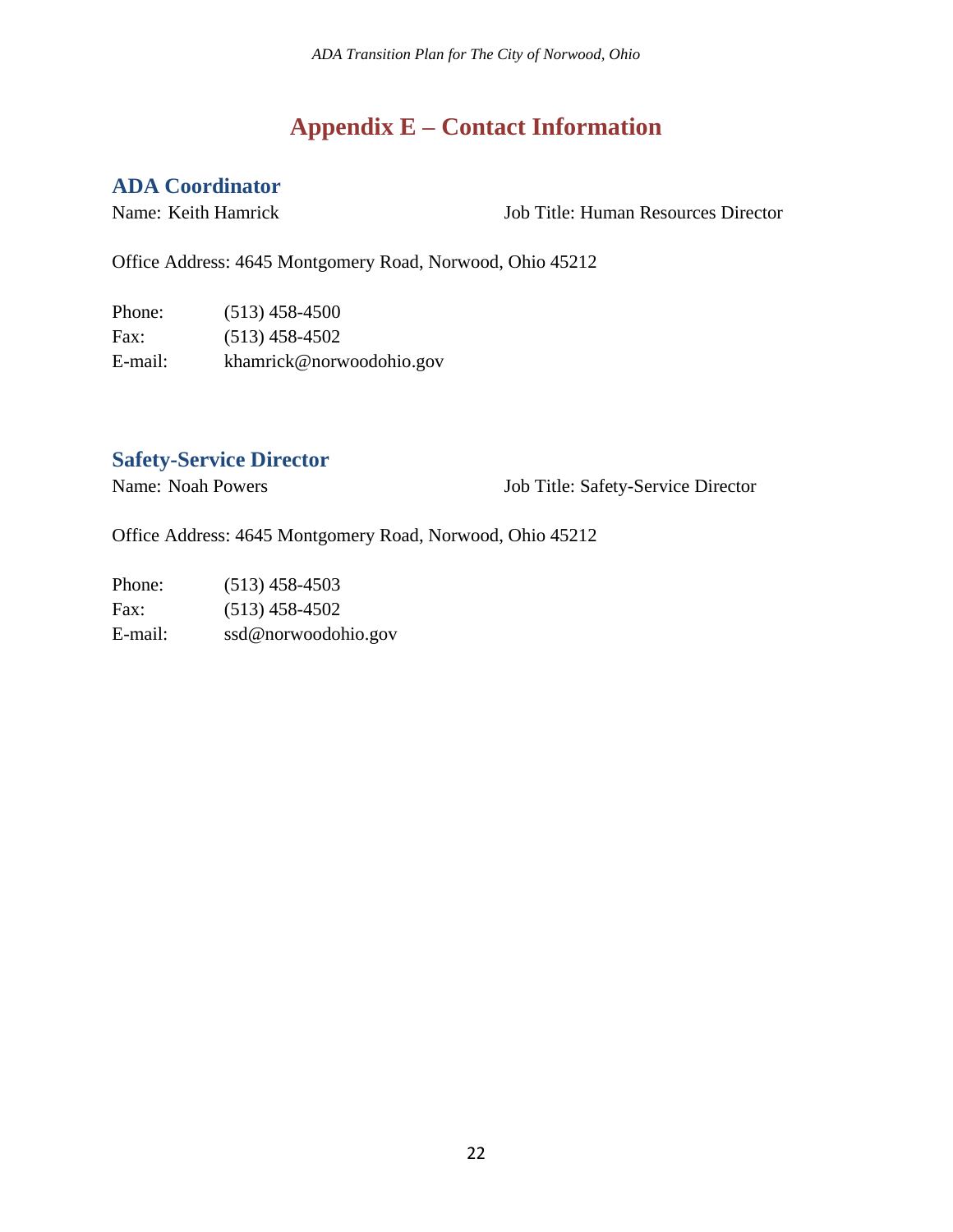# **Appendix F – City ADA Design Standards And Improvement/Compliance Procedures**

## <span id="page-23-1"></span><span id="page-23-0"></span>**ADA Resources and Design Standards**

Federal Highway Administration (FHWA) - Civil Rights - ADA/Section 504

Americans with Disabilities Act Accessibility Guidelines (ADAAG)

Public Rights-of-Way (PROWAG) Notice of Proposed Rule Making, July 26, 2011

Proposed Accessibility Guidelines for Pedestrian Facilities in the Public Right-of-Way (PROWAG)

2010 ADA Standards for Accessible Design

ADA Checklist for Existing Facilities

ADA Best Practices Tool Kit for State and Local Governments

ADA Update: A Primer for State and Local Governments

Ohio Manual of Uniform Traffic Control Devices

Americans with Disabilities Act of 1990, as Amended (2008)

Title 28 CFR Part 35 – *Nondiscrimination on the Basis of Disability in State and Local Government Services*

#### **Improvement/Compliance Procedures**

The challenge of dealing with physical or site constraints in alteration projects has been recognized by the authors of ADA accessibility standards for years. The Civil Rights Division of the U.S. Department of Justice has recognized that there could be instances where it might be technically infeasible to construct an alteration in full and strict compliance with ADA accessibility standards because of physical or site constraints. In such circumstances, the City of Norwood must provide accessibility to the maximum extent feasible. Before reaching a conclusion about technical infeasibility, the City must consider the extent to which physical or site constraints could be addressed by alternative designs**.** The burden of proving technical infeasibility rests with the City as the party responsible for the facility, element, or feature.

#### **Intersection Corners**

The City will work in good faith to have curb ramps or blended transitions constructed or upgraded to achieve ADA compliance within all capital improvement projects. There may be limitations which make it technically infeasible for an intersection corner to achieve full accessibility within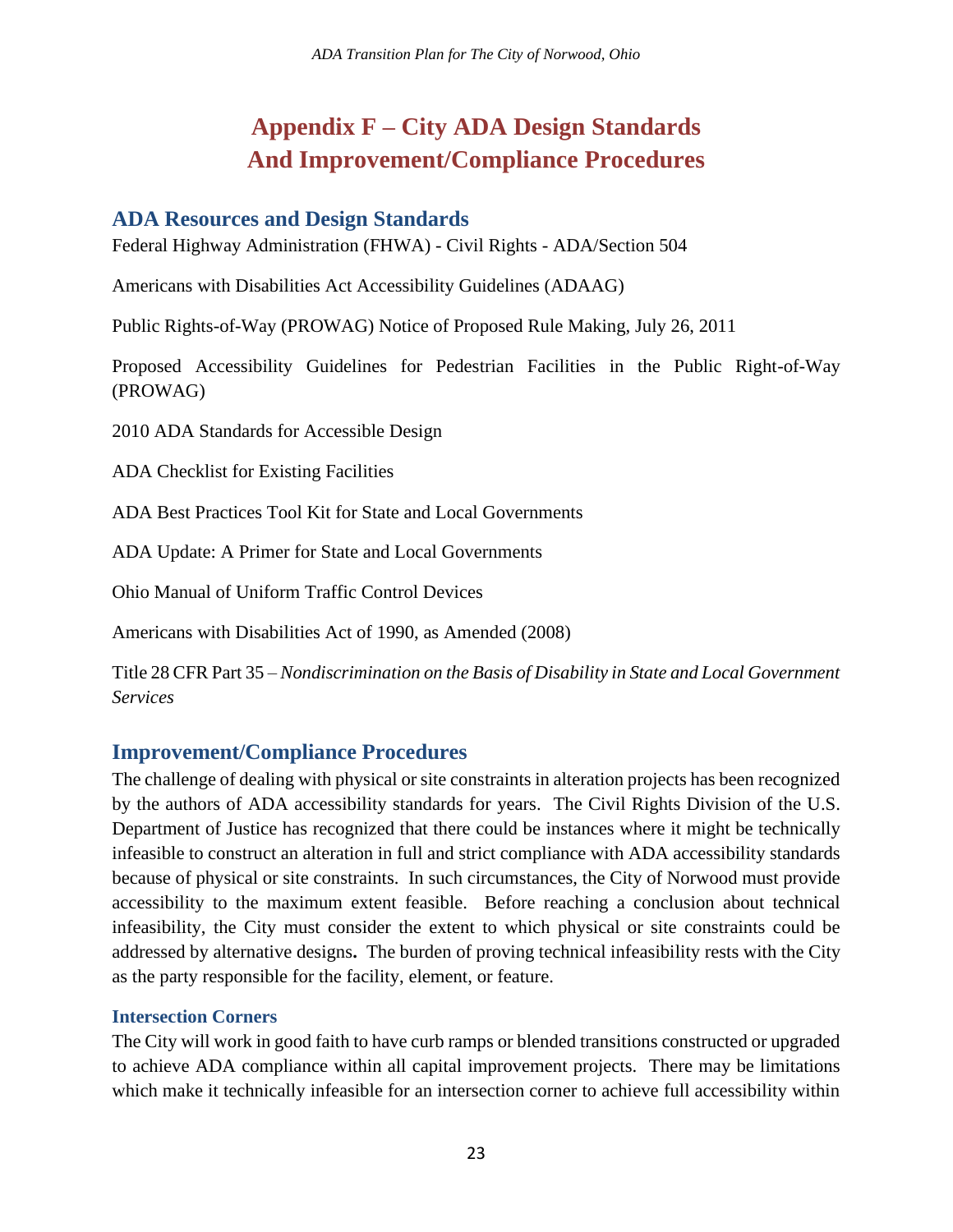the scope of a project. If so, those limitations will be noted and those intersection corners will remain on the Transition Plan. As future projects or opportunities arise, those intersection corners shall continue to be incorporated into future work. Regardless of whether full compliance can be achieved in all cases, each intersection corner shall be made as compliant as possible in accordance with the judgment of City staff.

#### **Sidewalks / Trails**

The City will work in good faith to have sidewalks and bicycle/pedestrian trails constructed or upgraded to achieve ADA compliance within all capital improvement projects. There may be limitations which make it technically infeasible for segments of sidewalks or trails to achieve full accessibility within the scope of a project. If so, those limitations will be noted and those segments will remain on the Transition Plan. As future projects or opportunities arise, those segments shall continue to be incorporated into future work. Regardless of whether full compliance can be achieved in all cases, each sidewalk or trail shall be made as compliant as possible in accordance with the judgment of City staff.

#### **Traffic Control Signals**

The City will work in good faith to have traffic control signals constructed or upgraded to achieve ADA compliance within all capital improvement projects. There may be limitations which make it technically infeasible for individual traffic control signal locations to achieve full accessibility within the scope of a project. If so, those limitations will be noted and those locations will remain on the Transition Plan. As future projects or opportunities arise, those locations shall continue to be incorporated into future work. Regardless of whether full compliance can be achieved in all cases, each traffic signal control location shall be made as compliant as possible in accordance with the judgment of City staff.

#### **Other policies, practices and programs**

The City's other policies, practices, and programs not identified in this document will follow the applicable ADA standards.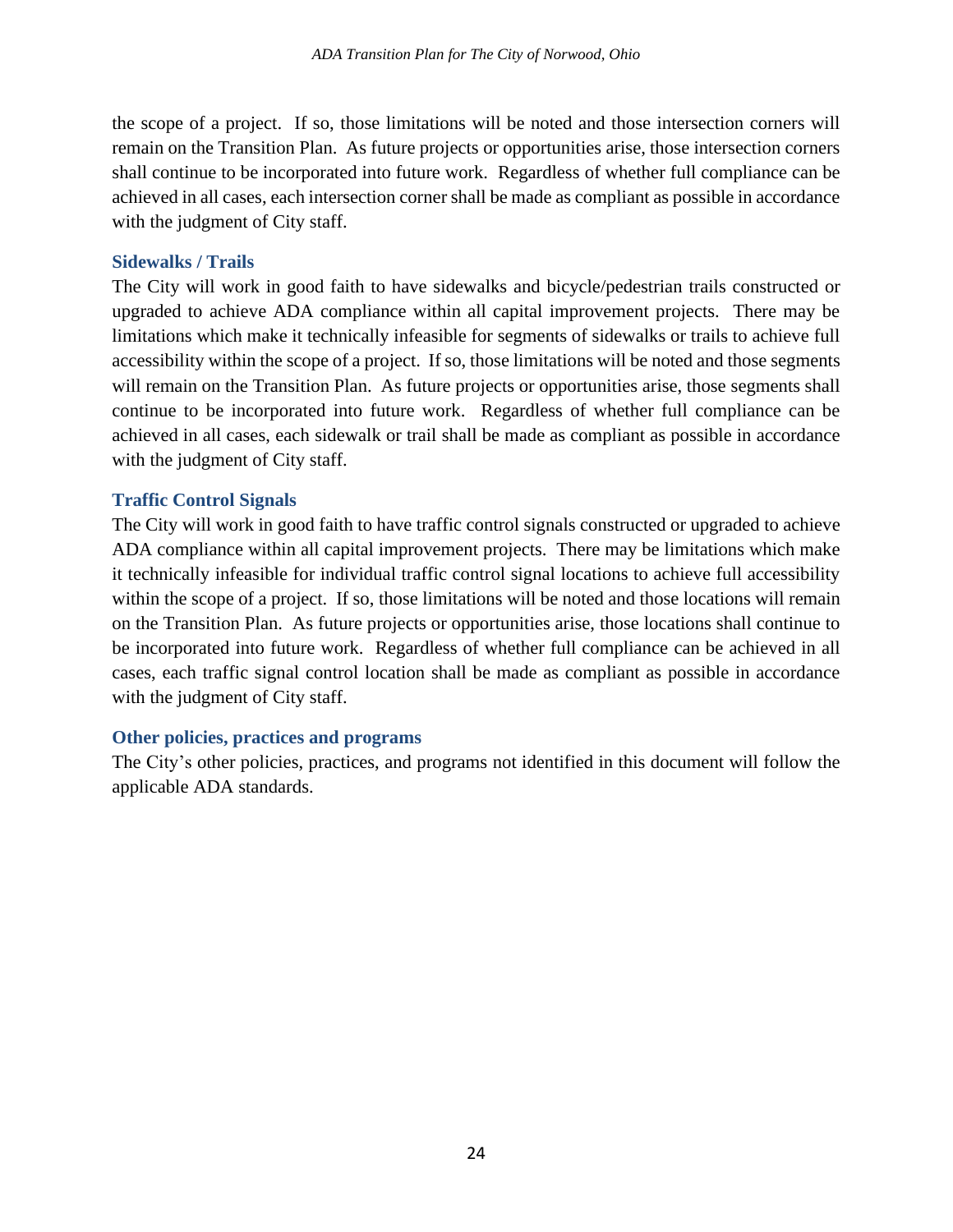# **Appendix G – Glossary of Terms**

<span id="page-25-0"></span>**ABA:** See Architectural Barriers Act.

**ADA:** See Americans with Disabilities Act.

**ADA Transition Plan:** Transportation system plan that identifies accessibility needs, the process to fully integrate accessibility improvements, and aims to ensure that all transportation facilities, services, programs, and activities are accessible to all individuals.

**ADAAG**: See Americans with Disabilities Act Accessibility Guidelines.

**Accessible:** A facility that provides access to people with disabilities using the design requirements of the ADA.

**Accessible Pedestrian Signal (APS):** A device that communicates information about the WALK phase in audible and vibrotactile formats.

Alteration: A change to a facility in the public right-of-way that affects or could affect access, circulation, or use. An alteration must not decrease or have the effect of decreasing the accessibility of a facility or an accessible connection to an adjacent building or site.

**Americans with Disabilities Act (ADA):** Civil rights legislation passed in 1990 and effective July 1992. The ADA sets design guidelines for accessibility to public facilities, including sidewalks and trails, by individuals with disabilities.

**Americans with Disabilities Act Accessibility Guidelines (ADAAG):** Contains scoping and technical requirements for accessibility to buildings and public facilities by individuals with disabilities under the Americans with Disabilities Act (ADA) of 1990.

**APS:** See Accessible Pedestrian Signal.

**Architectural Barriers Act (ABA):** Federal law that requires facilities designed, built, altered or leased with Federal funds to be accessible. The Architectural Barriers Act marks one of the first efforts to ensure access to the built environment.

**Capital Improvement Program (CIP)**: The CIP for a public agency typically includes an annual capital budget and a five-year plan for funding the new construction and reconstruction projects on the agency's transportation system.

**Detectable Warning:** A surface feature of truncated domes, built in or applied to the walking surface to indicate an upcoming change from pedestrian to vehicular way.

**DOJ:** See United States Department of Justice.